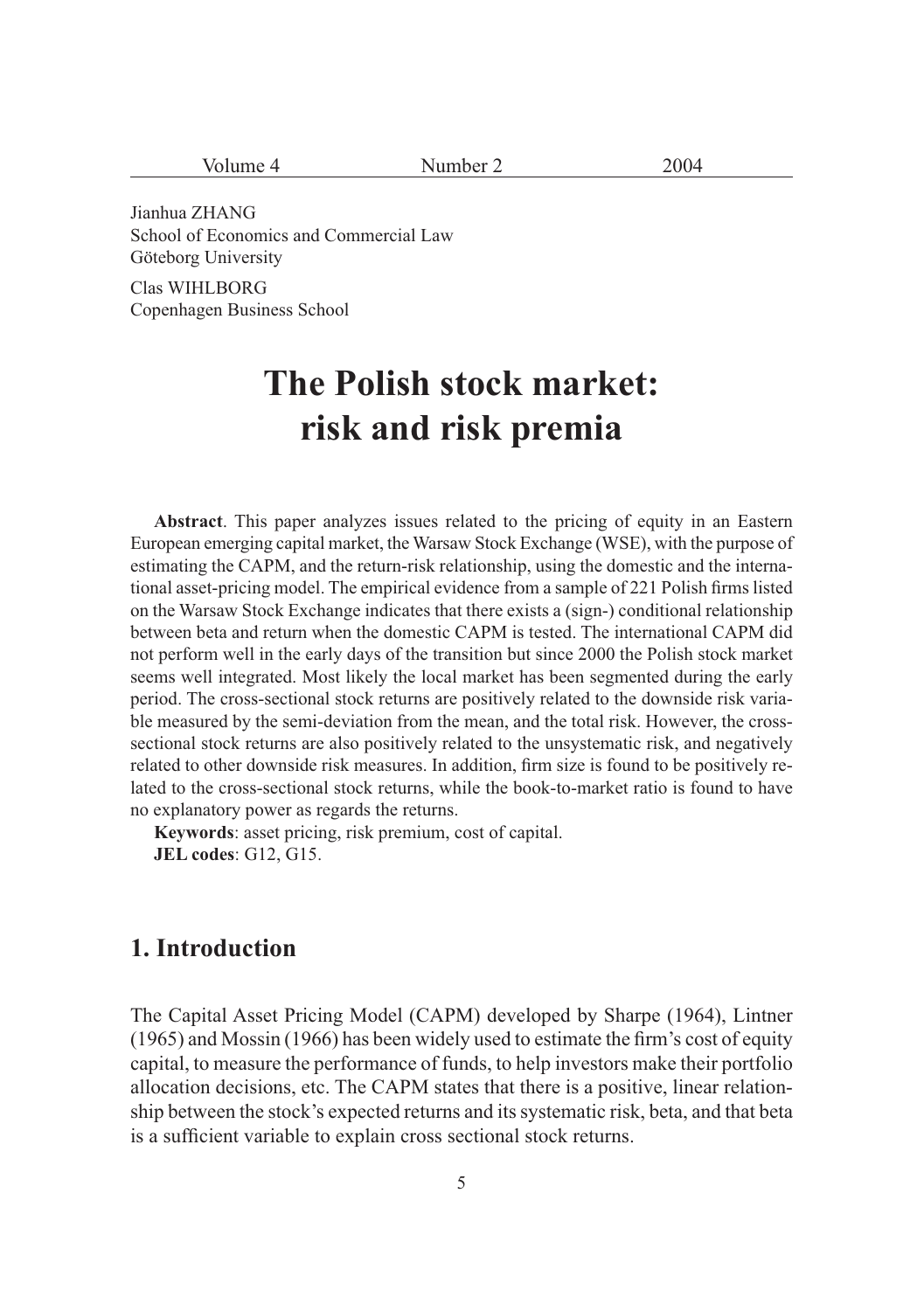However, whether the CAPM is an appropriate model to the asset pricing is controversial. First, the beta used as the signal measure of the systematic risk has been challenged by the alternative equilibrium asset-pricing model, the Arbitrage Pricing Theory (APT). Second, the empirical evidences from the developed equity market has shown a weak relationship between the beta and returns (Fama and French 1992).

Pettengill et al. (1995) propose a new methodology to estimate the relationship between the beta and returns. Their argument is that since the CAPM deals with the expected returns, while the realized returns are used as proxies, negative realized risk premia could be observed in some periods. The model of Pettengill et al. is conditional on the sign of the realized risk premium, whether it is positive or negative. When the realized risk premium is positive, there should be a positive relationship between the beta and return, and when the premium is negative, the beta and return should be negatively related. The reason is that high beta stocks will be more sensitive to the negative realized risk premium and have a lower return than low beta stocks. Their empirical results based on estimation conditional on the signs of the market excess returns indicate that betas and returns are positively related in the US capital market. This conditional positive relationship is observed in the UK (Fletcher, 1997), Germany (Elasa, 2000), and Brussels (Crombez and Bennet, 1997) as well.

There are recent studies asking whether the standard CAPM can be applied to emerging capital markets in order to estimate the cost of equity capital in these markets. Since the individual emerging market has its unique market structure, institutional background, history, level of the market integration, local risk-free return, etc, the answer may differ across countries. Karacabey (2001) studies the beta-return relationship in the Istanbul Stock Exchange and shows that only the conditional relationship exists. Thus, beta is still a useful risk measure in this emerging market.

Estrada (2001) gives evidence that the cross section of returns in emerging markets can be explained by "downside risk" measures as the semideviation of the means. The semideviation method uses only negative deviations from a benchmark return such as the mean return of the asset or a specified target mean. Thus, downside risk defines risk as volatility below the benchmark (Nawrocki, 1999; Sortino and Meer, 1991). Estrada (2001) points out that for skewed distributions, the semi-deviation is a more appropriate risk measure. One of the advantages of the downside risk approach is that a desired benchmark return can be chosen, and the investors care about more downside than upside risk.

This paper focuses on the pricing of equity in one Eastern European emerging capital market, the Warsaw Stock Exchange (WSE), with the purpose of estimating the CAPM, and the return-risk relationship for different risk measures, such as unconditional and (sign-) conditional beta, downside risk, total risk, idiosyncratic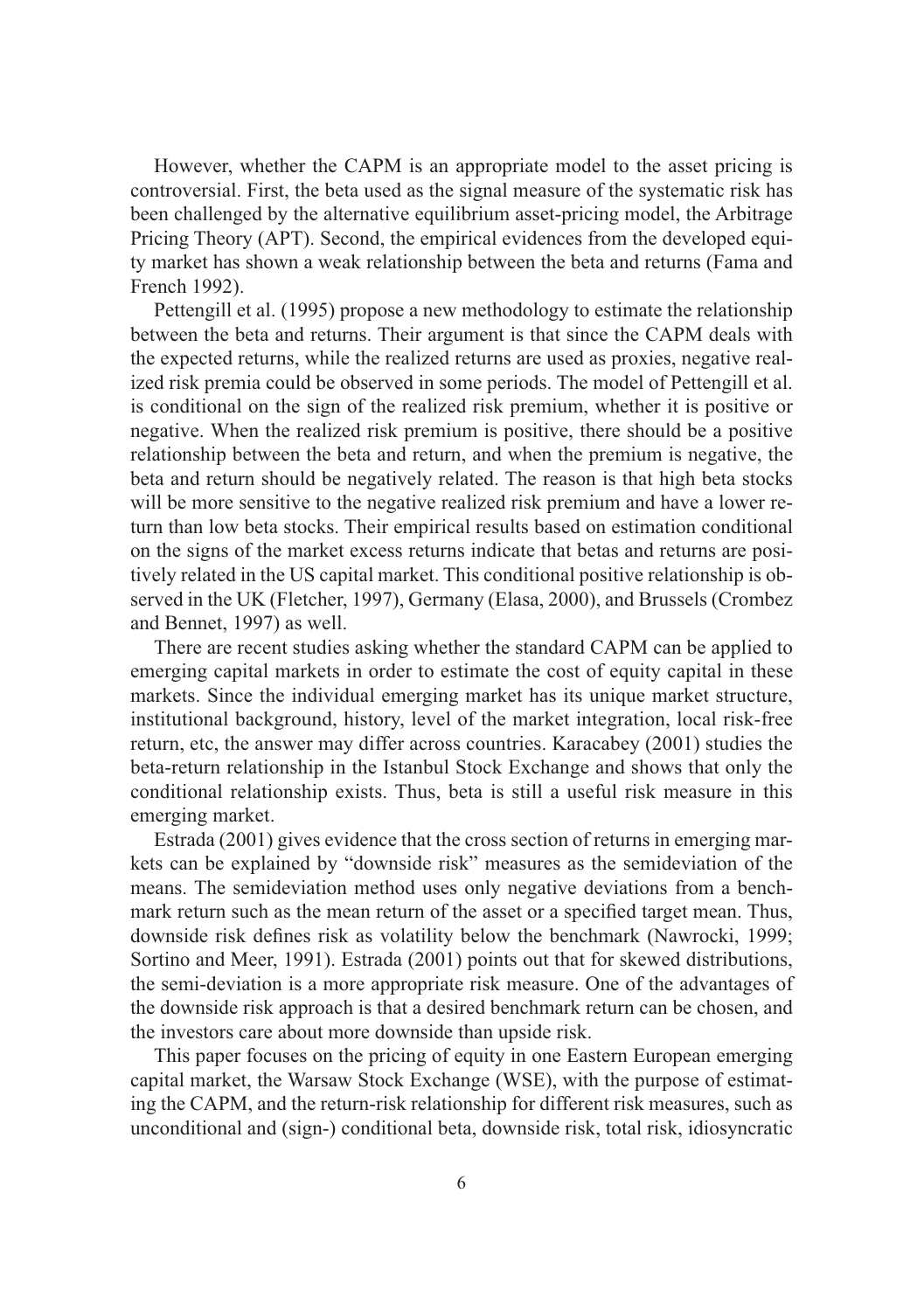risk, and accounting ratios. We also ask whether the domestic asset-pricing model associated with segmented capital markets, or the international asset-pricing model associated with integrated world markets is best able to explain the risk and return relationship. We analyze the risk-return relationship using cross section data for all traded firms in an emerging market, while most previous studies used index data for a number of countries or cross industry data. Thus, the range of different risk measures has not been compared systematically.

Emerging equity makers usually exhibit high expected returns, high volatility, and low correlation with the developed countries' equity markets (Harvey 1995, Goetzmann and Jorion 1999). Here we find that, in the period March 1992 – January 2002, the real average monthly return on the Warsaw Stock Exchange index in zlotys is 1.91% with a standard deviation of 15.61%, which gives a variance ratio of 8.18, while the real average monthly return on the Morgan Stanley world index in dollars is 0.60% with a standard deviation of 3.88%, which gives a variance ratio of 6.74. The correlation coefficient between the two indices is only 0.04. The nominal monthly average return on Poland Treasury Bill is 1.73%, while that on the U.S. Treasury Bill is 0.37%. Yet, in real terms, the difference between the local and US risk-free rates is not that large, the real rates being 0.19% in Poland and 0.15% in the US. Thus, negative excess returns on the market portfolio or realized risk premia are more likely to be observed in this volatile local equity market with a high nominal risk-free rate. During the period, 53.34% of the realized local market risk premium in zlotys is found to be negative, while the realized global market risk premium in dollars is found to be negative in 38.89% of the months. The average monthly local market risk premium is 1.72%, which implies 22.71% per annum, while the corresponding figures in the world market are 0.45% per month, or 5.54% per annum.

We expect that the conditional rather than the unconditional relationship between beta and return should exist in the emerging domestic capital market. Moreover, according to Pettengill et al (1995), in order to guarantee a positive risk-return tradeoff from the (sign-) conditional CAPM, the distribution of the up market period (positive risk premia) and down market period (negative risk premia) should be symmetric. This symmetric distribution seems to exist in the WSE. However, if the realized negative risk premium periods are observed too often, neither the conditional nor the unconditional CAPM is likely to work. If so, an alternative risk measure such as downside risk, total risk, etc. may explain returns better.

The international version of CAPM is most appropriate when countries' equity markets are integrated with the world markets, and when purchasing power parity can be expected to hold (Stulz, 1995). Bekaert (1995) argues that the emerging markets are not fully integrated with the world markets because of investment barriers set by national governments. Like Harvey (1995) we find that the correlation coefficient between the returns on the Warsaw Stock Exchange and the emerging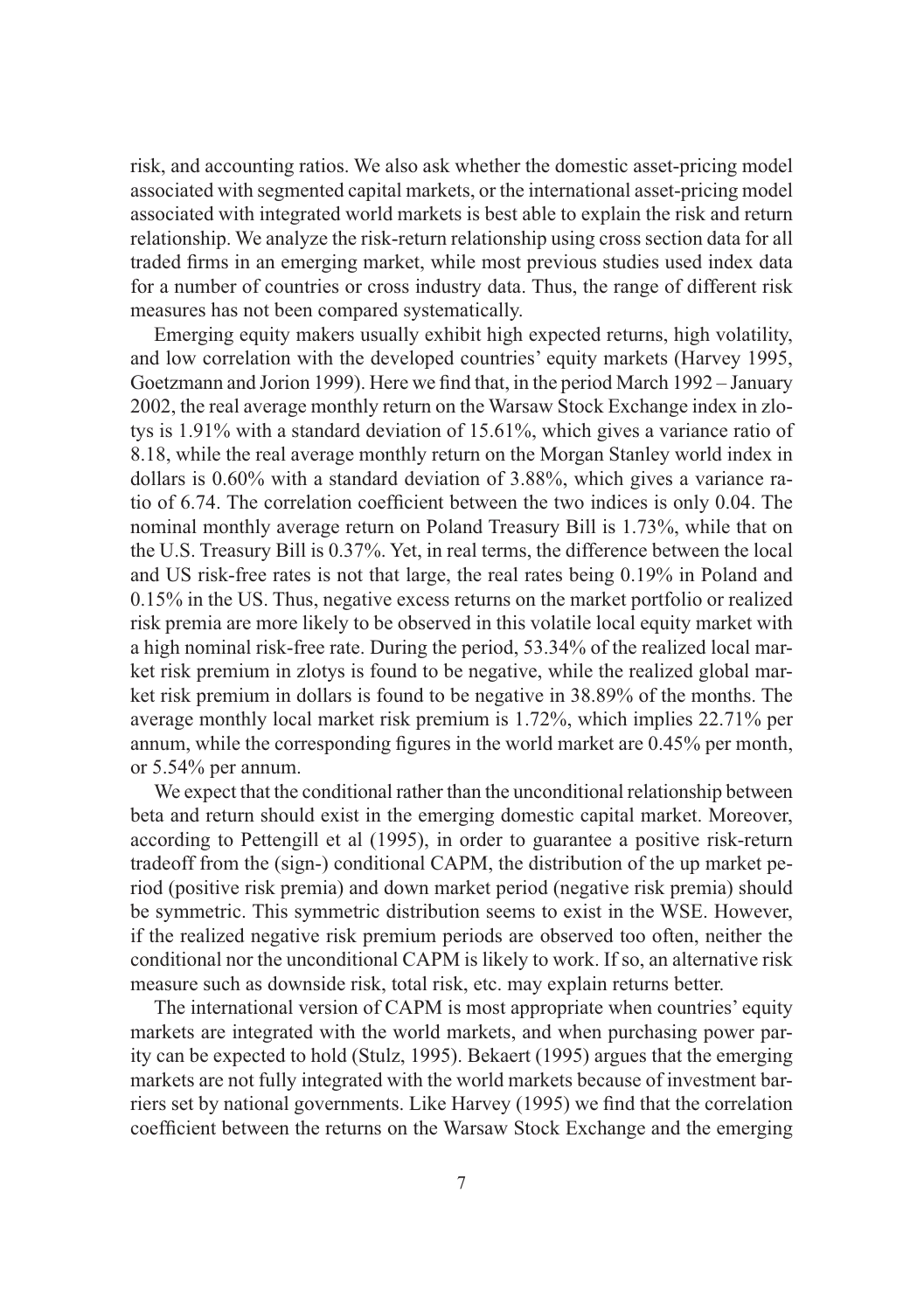equity markets is low, and that the Warsaw Stock Exchange is even less correlated with an index for the global equity markets. Thus, we hypothesize that the national CAPM will perform better than the international CAPM in the emerging WSE.

The rest of the paper will be organized as follows. Section 2 provides background for the Warsaw Stock Exchange. Section 3 presents the methodologies for the empirical tests. Section 4 discusses the dataset. Section 5 reports the empirical results, and finally, Section 6 summarizes the findings.

## **2. The Warsaw Stock Exchange**

The Warsaw Stock Exchange (WSE), a joint-stock company, was established by Poland's State Treasury in April 1991. During the last decade, the exchange along with Poland's financial markets were developing rapidly. Now, the WSE is one of the most important exchanges in the region of Central and Eastern Europe with 230 listed securities, a total market capitalization of 103,370m zloty (29,366m Euro), and a total yearly turnover value of 80,443m zloty (22,853m Euro) at the end of 2001. Equity trading on the Warsaw Stock Exchange takes place in four market segments: 1) the main market, 2) the parallel market, 3) the free market, and 4) the SiTech segment. To be admitted to trading on a particular market, a firm must meet the requirements of the Exchange Rules. Securities listed on the main market are those with the highest liquidity. The issuers on the main market generally have larger capital and longer histories. The parallel market lists securities with lower liquidity; issuers on this market usually have less capital and shorter histories than the firms on the main market. The shares listed on the free market are those being admitted for public trading, while not meeting the requirements for listing on the WSE main or parallel markets. In addition, SiTech is the segment for innovative technologies related to IT and telecommunication stocks.

The Warsaw Stock Exchange Index (WIG), which was launched in April 1991, is the most important market indicator. WIG is calculated as the value-weighted geometric mean of the securities listed on the main market. WIG20 comprises the twenty firms with the greatest market capitalization. WIRR, which was launched in March 1995, comprises those firms listed on the parallel market, while TECHWIG comprises the firms listed on the SiTech market.

The WSE started as a periodic call market with a single price auction (par casier). Trading sessions were held at weekly intervals initially. The WSE gradually increased the number of trading sessions per week. In October 1994 the fifth trading session per week was introduced. Since then the WSE has been functioning on a daily basis. Securities on the WSE are quoted in one of the three systems: *a*) single price auction system with one auction, *b*) single price auction system with two auc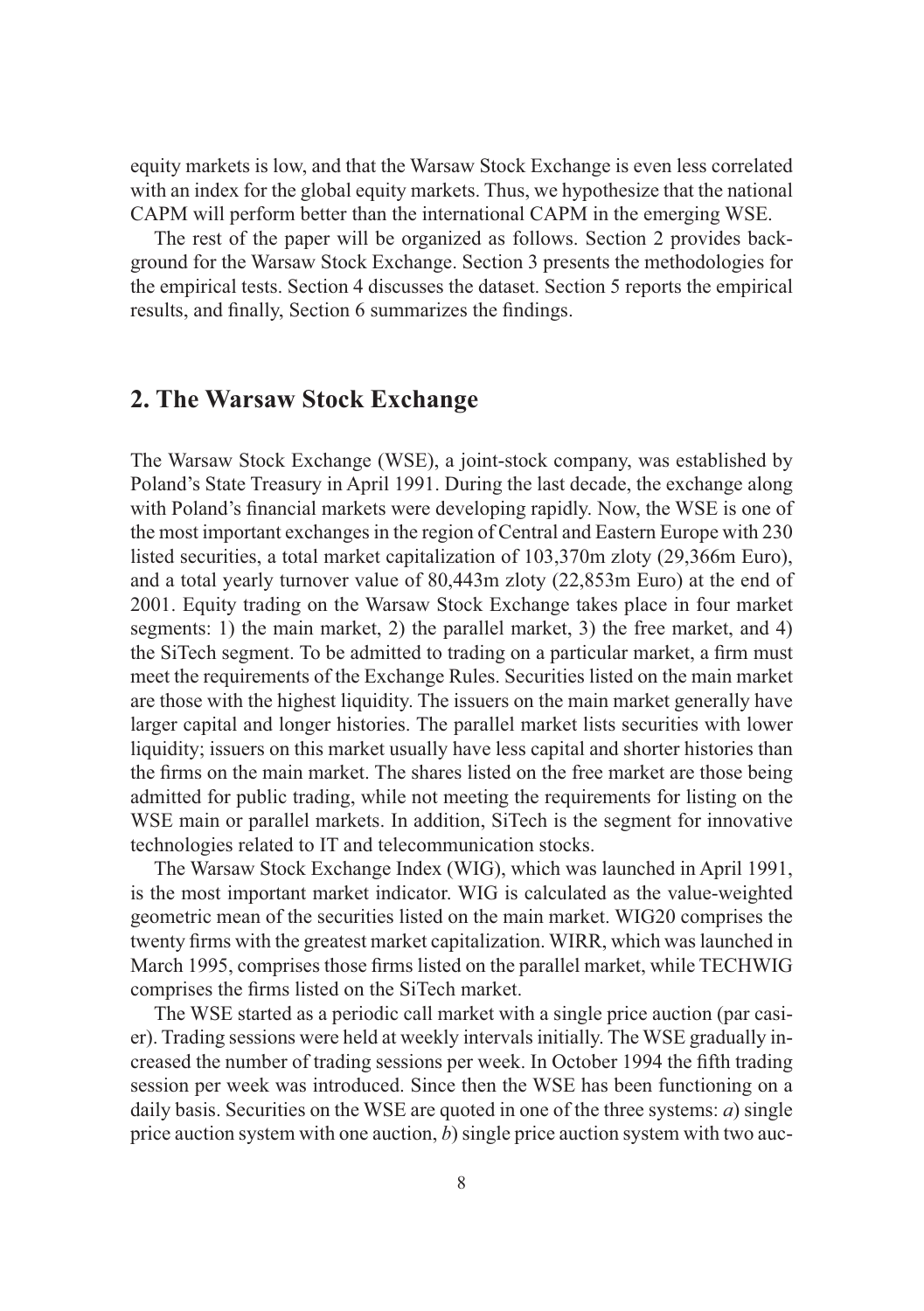tions, and *c*) continuous trading. Since November 17, 2000, all quotations on the Warsaw Stock Exchange have been taking place in a new system called WARSET (WARsaw Stock Exchange Trading system). Such a system is also used in Paris, Brussels, Amsterdam, Chicago, and Singapore. WARSET provides full automation of order transfer and transaction execution, efficient access to the trading system for market participants, and a wide range of means to obtain information about the market situation.

## **3. Methodology**

The main empirical approaches to analyzing the risk-return relationship are: *a*) the unconditional and conditional CAPM, *b*) the downside risk, *c*) total individual firm variance, and d) accounting ratio based risk measures.

## *3.1. The unconditional and conditional CAPM*

The CAPM predicts a positive linear relation between risk and the expected return of a risky asset of the form

$$
E\{R_i\} = R_f + \beta_i \left( E\{R_m\} - R_f \right) \tag{1}
$$

where  $E\{R_i\}$  is the expected return of asset *i*,  $E\{R_m\}$  is the expected return on the market portfolio,  $R_f$  is return on the riskfree asset, and  $\beta_i = \sigma_{i,m}/\sigma_m^2$  is the systematic risk of asset *i*. In order to guarantee a positive risk-return tradeoff, the expected return on the market must be greater than the risk-free return. Otherwise, no one would want to hold the risky asset.

Empirical tests of Eq. (1) usually follow the Fama and MacBeth (1973) twopass regression method. In the first step, beta is estimated by

$$
R_{it} - R_{fi} = \hat{\alpha}_i + \hat{\beta}_i \left( R_{mt} - R_{fi} \right) + \varepsilon_{it}
$$
 (2)

where  $R_{ij}$  is the realized return of asset *i* in period *t*,  $R_{mi}$  is the realized return on the market portfolio in period *t*;  $\varepsilon$ <sub>*it*</sub> is an *iid* random error term, and  $\hat{\beta}$ <sub>*i*</sub> is the estimated market portfolio in period *t*;  $\varepsilon$ <sub>*it*</sub> is an *iid* random error term, and  $\hat{\beta}$ <sub>*i*</sub> is the estimated beta of asset *i*.

In the second step, the unconditional relationship between the beta and return is estimated as

$$
R_{ii} - R_{fi} = \hat{\gamma}_{0t} + \hat{\gamma}_{1t}\hat{\beta}_i + u_{it}
$$
 (3)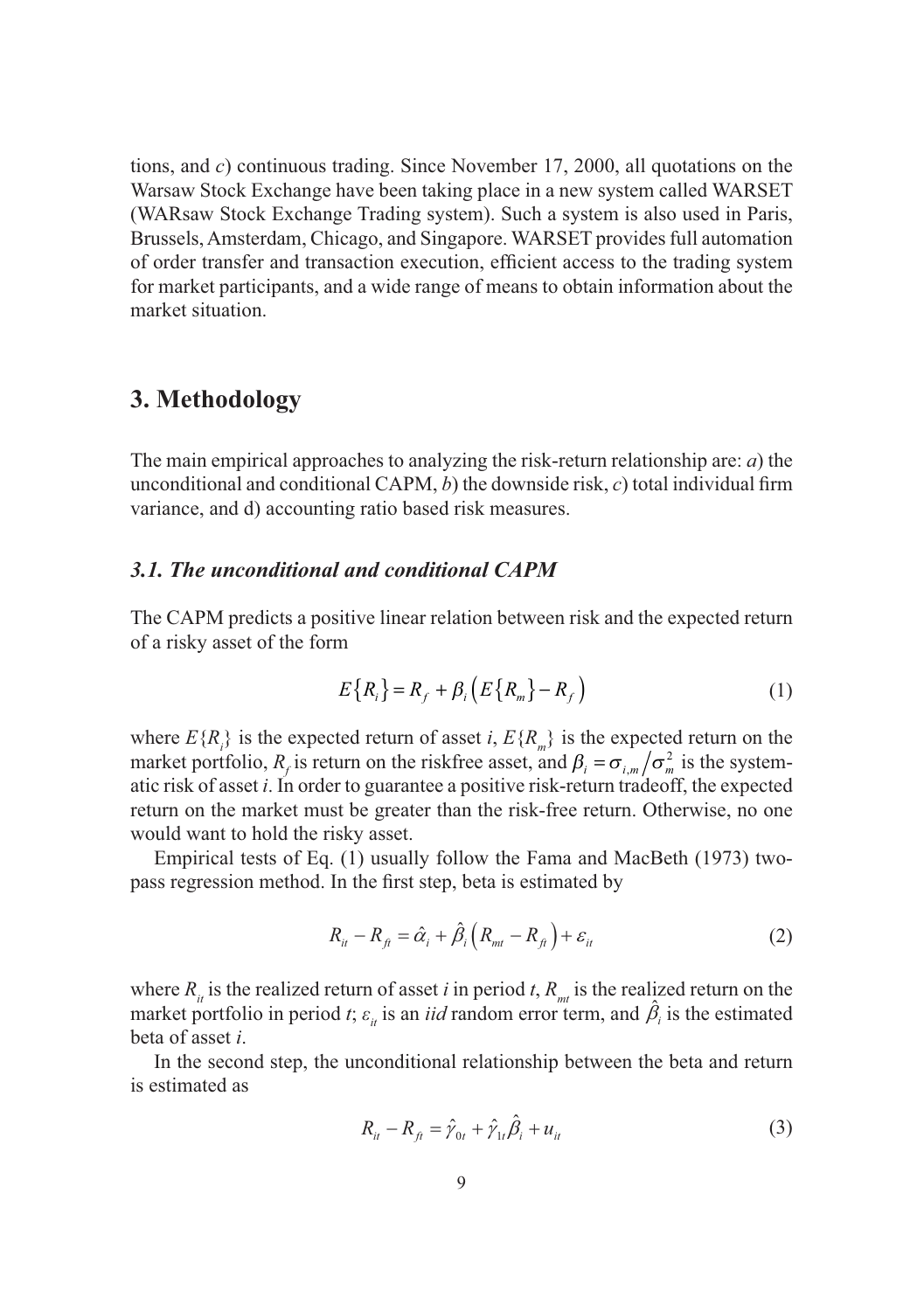where  $\hat{\beta}_i$  is estimated from Eq. (2). In Eq. (3),  $\hat{\gamma}_0$  and  $\hat{\gamma}_1$  are first estimated by OLS for each period. Then, they are averaged over the *t* periods. The average value,  $\overline{\gamma}_0$ or  $\overline{\gamma}_1$  is tested whether they are significantly different from zero using the *t*-test of Fama and MacBeth (1973). Based on Eq. (2), should be equal to zero and should be significantly positive for a positive risk premium. Most empirical tests have found only a weak relation between the risk and return in Eq. (3).

Pettengill et al. (1995) argue that the CAPM models the expected returns, yet, in empirical research the realized returns are used as proxies for the expected ones. The realised returns on the market portfolio often fall below the returns of the riskfree asset so that negative ex post risk premia are observed in some periods. If the realized market portfolio returns were always above the risk-free returns, no one would be willing to hold the risk-free asset. They propose an alternative methodology to estimate the relationship between betas and returns. Their model is conditional on whether the realised risk premium is positive or negative. When the realised risk premium is positive, there should be a positive relationship between the beta and return, while when the premium is negative, the beta and return should be negatively related, since high beta stocks will be more sensitive to the negative risk premium and have a lower return than low beta stocks.

According to the methodology of Pettengill et al., the conditional relationship between the beta and return is estimated as

$$
R_{ii} - R_{fi} = \hat{\gamma}_{0t} + \hat{\gamma}_{2t} D \hat{\beta}_{i,u} + \hat{\gamma}_{3t} (1 - D) \hat{\beta}_{i,d} + e_{it}
$$
(4)

where  $D$  is the dummy variable that equals one if the realised premium is positive and zero if it is negative,  $\hat{\gamma}_{2t}$  is the estimated risk premium in the up market period (with positive risk premia) and  $\hat{\gamma}_{3t}$  is the estimated risk premium in the down market period (with negative risk premia). The average values,  $\overline{\gamma}_0$ ,  $\overline{\gamma}_2$ , or  $\overline{\gamma}_3$  are tested for whether they are significantly different from zero using the same *t*-test of Fama and MacBeth (1973). Thus, the null hypotheses can be tested  $\bar{\gamma}_0 = 0$ ,  $\bar{\gamma}_2 = 0$ ,  $\bar{\gamma}_3 = 0$ against  $\overline{\gamma}_0 \neq 0$ ,  $\overline{\gamma}_2 > 0$ ,  $\overline{\gamma}_3 < 0$ . In Eq. (4), either  $\gamma_{2t}$  or  $\gamma_{3t}$  will be estimated in a given time period depending on the sign of the risk premium. Pettengill et al. (1995) point out that in order to guarantee a positive risk and return tradeoff, two conditions should be met: *i*) the average risk premium should be positive, and *ii*) the distribution of the up market periods and down market periods should be symmetric. The second condition can be tested by a two-population *t* test but the sign of  $\hat{\gamma}_3$  coefficient needs to be reversed and the average value recalculated. The null hypothesis can be tested  $\overline{\gamma}_2 - \overline{\gamma}_3 = 0$  against  $\overline{\gamma}_2 - \overline{\gamma}_3 \neq 0$ .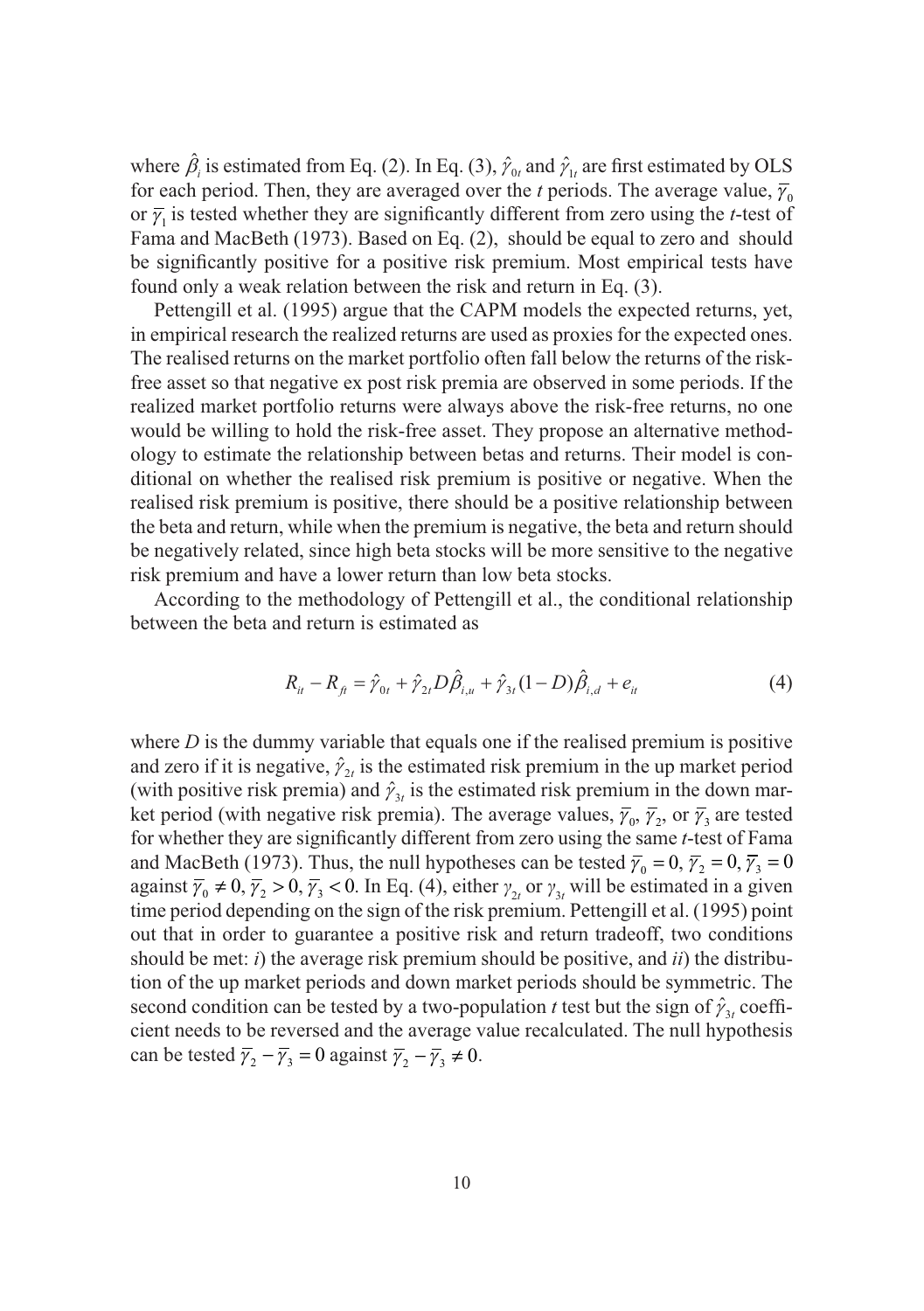#### *3.2. Downside risk*

Estrada (2001) argues that betas and returns seem to be unrelated in the emerging markets, and thus some measures of downside risk, total risk, and idiosyncratic risk are significantly related to the returns based on a sample of 28 emerging markets.

The downside risk or "semideviation" method gives a positive weight only for the deviations below the benchmark, for example, the mean. If so, downside risk defines risk as volatility below the benchmark (Nawrocki, 1999; Sortino and Meer, 1991).

Three steps are involved in the computation. In the first step, the mean return of asset  $i$ ,  $R_i$ , is calculated. In the second step, the semi-standard deviation of the return of asset *i* is calculated as

$$
\Sigma_{B} = \sqrt{(1/T) \times \sum_{i=1}^{T} (R_{ii} - \overline{R}_{i})^{2}} \text{ for all } R_{ii} < \overline{R}
$$
 (5)

where  $R_{ii}$  is the return on asset *i* in period *t* and  $R_i$  is the average return of asset *i*, which is the benchmark in this case. Several other average returns will be used as the benchmark below, i.e. the average return on the local market portfolio  $\overline{R}_L$ , the average return on the global market portfolio  $\bar{R}_G$ , the average return on the risk free asset  $\overline{R}_t$ , and zero.

The third step consists of the regression analysis of the relationship between the return and risk as

$$
\overline{R}_i = \alpha_0 + \alpha_1 \Sigma_{B,i} + u_i \tag{6}
$$

where  $\Sigma_{B,i}$  is the downside risk estimated from Eq. (5).  $R_i$  is the average return of asset *i*. In Eq. (6),  $\alpha_0$  and  $\alpha_1$  are estimated by OLS. Both are expected to be greater than zero.

#### *3.3. Total risk and accounting based risk measures*

Several risk measures that often appear in empirical studies will be tested as follows.

$$
\bar{R}_i = \alpha_0 + \alpha_1 RV_{j,i} + u_i \tag{7}
$$

where  $RV_{j,i}$  is the risk factor *j* for firms *i*. These risk factors will be *a*) total risk (the standard deviation of returns), *b*) idiosyncratic risk (the variability of the returns that is not explained by beta), *c*) size of the firm, and *d*) book-to-market value of the equity.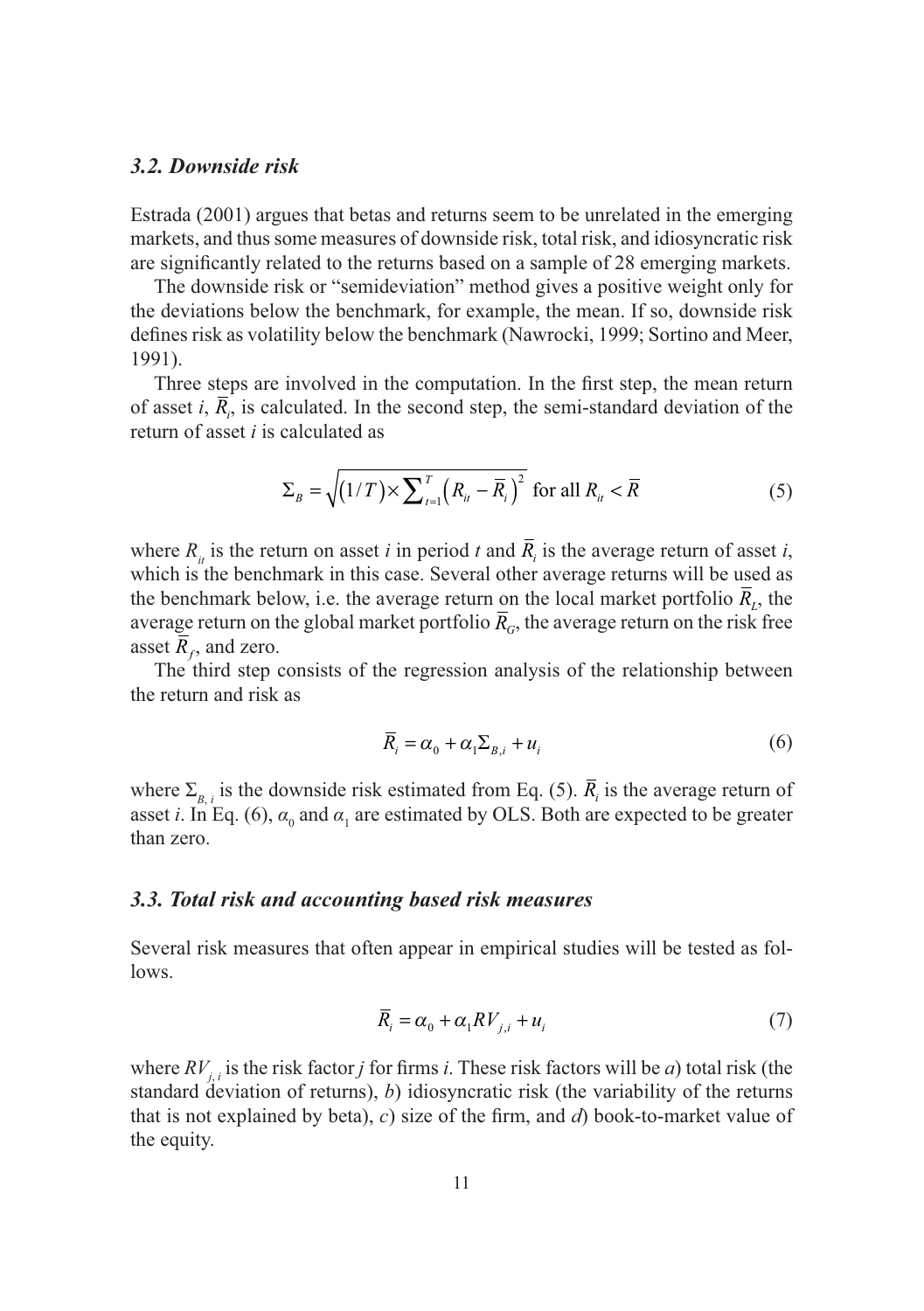Size is often presumed to be negatively related to risk, thus, the coefficient for size in Eq. (7) is expected to be negative. The book-to-market ratio is expected to be high for low growth, low-risk firms, thus, the coefficient before this variable is expected to be negative. The book-to-market ratio is only indirectly related to risk (if related at all), however. Thus it should be complemented with other ratios that control various sources of differences in the book-to-market value ratio.

## **4. Data**

The dataset used in this study consists of monthly time series for a ten-year period from March 1992 to January 2002. The dataset comes from three databases, DataStream, IMF Statistics, and EcoWin. From DataStream, we collect a sample of the share prices of 221 Polish firms listed on the Warsaw Stock Exchange. In order to avoid survivorship bias, non-survival shares are included in the tests as well. In EcoWin, we obtain the market indices and the US risk free rate series, while from IMF Statistics, we collect the consumer price indices and Poland's risk free rate se-

#### **Table 1. Descriptive statistics of the return series**

The following Table reports the descriptive statistics for the returns series in the study from March 1992 – January 2002. The variables are: PTB: Poland T-bill rate; USTB: US 3-month T-bill rate; RWIG: returns on the Warsaw stock exchange index in zlotys; RMSWID: returns on the Morgan Stanley world index in dollars; RMSWIPZ: returns on the Morgan Stanley world index in zlotys; RMSEMID: returns on the Morgan Stanley emerging market index in dollars, and RMSEMIPZ: returns on the Morgan Stanley emerging market index in zlotys. The "RL\_" before a variable indicates that the variable is in real terms.

| Variable         | Obs. | Monthly<br>Mean $(\% )$ | Monthly<br>Standard<br>Deviation $(\%)$ | Variance Ratio |
|------------------|------|-------------------------|-----------------------------------------|----------------|
| <b>PTB</b>       | 118  | 1.73                    | 0.58                                    | 0.34           |
| RL PTB           | 118  | 0.19                    | 0.39                                    | 2.05           |
| <b>USTB</b>      | 118  | 0.37                    | 0.09                                    | 0.24           |
| RL USTB          | 118  | 0.15                    | 0.09                                    | 0.60           |
| <b>RWIG</b>      | 118  | 3.49                    | 16.10                                   | 4.61           |
| <b>RL RWIG</b>   | 118  | 1.91                    | 15.62                                   | 8.18           |
| <b>RMSWID</b>    | 118  | 0.82                    | 3.88                                    | 4.73           |
| <b>RL RMSWID</b> | 118  | 0.60                    | 3.88                                    | 6.47           |
| <b>RMSWIPZ</b>   | 118  | 1.85                    | 4.87                                    | 2.63           |
| <b>RMSEMID</b>   | 118  | 0.38                    | 6.99                                    | 18.39          |
| RL RMSEMID       | 118  | 0.16                    | 6.98                                    | 43.63          |
| <b>RMSEMIPZ</b>  | 118  | 1.41                    | 7.61                                    | 5.40           |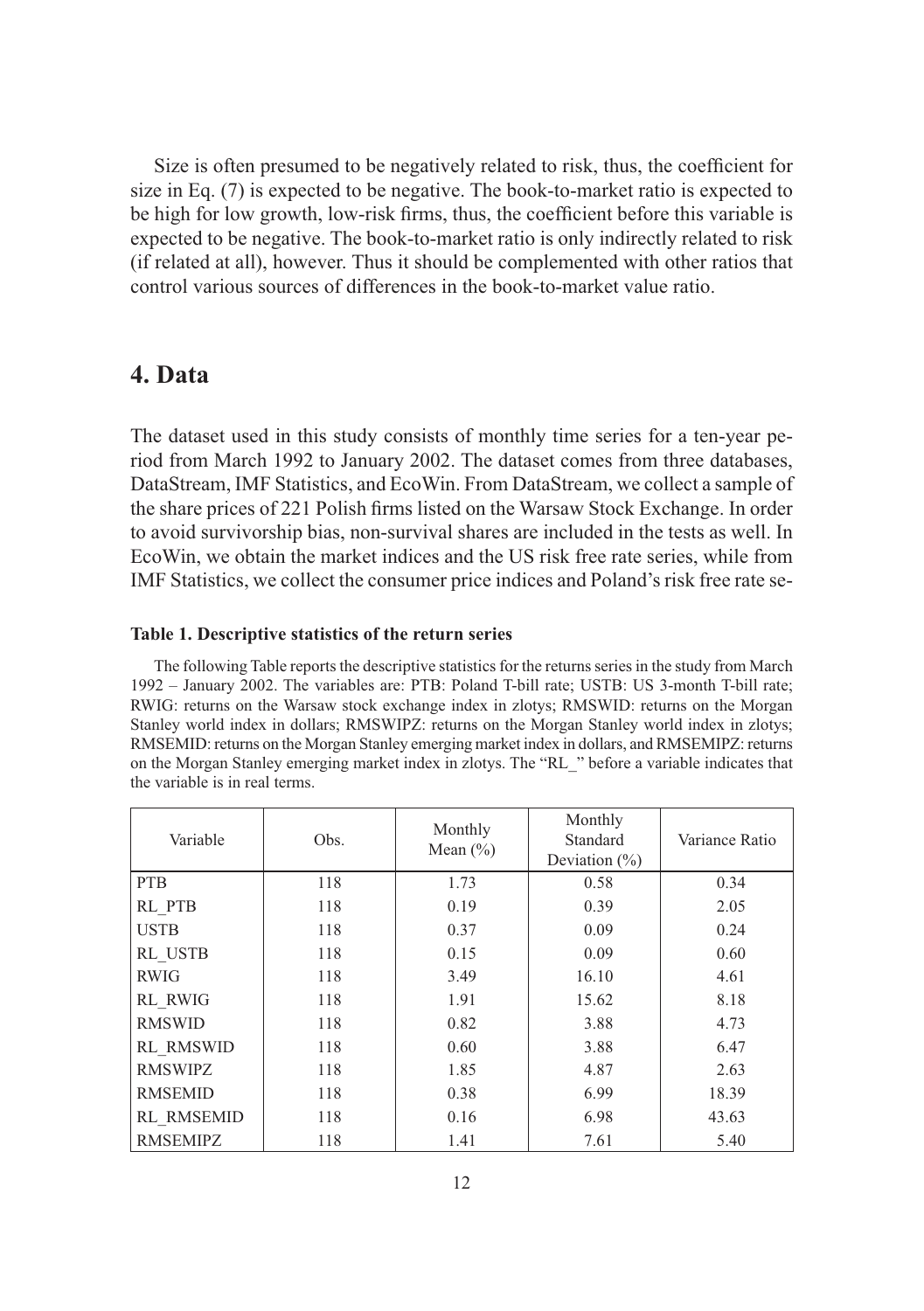ries. The series of the returns on the Warsaw main market index, the Warsaw stock exchange index in zlotys (RWIG) is used as a proxy for the returns on the local market portfolio. Poland's Treasure Bill rate in zlotys (PTB) is used as a proxy for the domestic riskfree rate. The difference between RWIG and PTB is used as the excess returns in the local market, or the realized local risk premium (LRP). Two world market excess return series for the realised global risk premia (GRP and GLRP) are constructed on the basis of different assumptions. GRP is calculated by taking the difference between the returns on the Morgan Stanley world index in dollars (RMSWID) and the 3-month US Treasury Bill rates (USTB), while GLRP is obtained by taking the difference between the returns on the Morgan Stanley world index in zlotys (RMSWIPZ) and Poland's Treasury Bill rates (PTB). In addition, an emerging market excess return series, or the realized emerging market risk premium in zlotys (ERP) is constructed by using the difference between the returns on the Morgan Stanley emerging market index in zlotys (RMSEMIPZ) and Poland's Treasury Bill rates (PTB). Using consumer price indices for the US and Poland all the return series are converted into real terms as well. The descriptive statistics for them can be found in Table 1.

## **5. Empirical results**

## *5.1. Descriptive statistics*

In Table 1 we can see that the average nominal monthly risk free rate in Poland (1.73%) is much higher than the average nominal monthly US risk free rate (0.37%). However, in real terms, the difference is small; the rates are 0.19% in Poland and 0.15% in the US, which reflects very high inflation rates in Poland during this period. In nominal terms, and all in zlotys, the average monthly return of the local market portfolio is 3.49% with the standard deviation of 16.10%. The return and risk on the local market both seem higher than those on the global market in zloty (return 1.85%, and risk 4.87%) and the emerging market in zloty (return 1.41, and risk 7.61). If we look in real terms, the average monthly return and risk for the domestic market in real zlotys are 1.91% and 15.62%, while those for the global market in real dollars are 0.60% and 3.88%. The variance ratio for the local market is 8.18, while that for the global is 6.47. Thus, the local market actually seems more risky than the world markets. Also, the local market seems less risky than the emerging markets. The variance ratio for the emerging markets is very high, 43.63. In Table 2 we can find that, all in local currencies, the returns on the local market index are less correlated with those on the global markets (0.040), yet they are more correlated with the emerging market returns (0.214). These results are consistent with most findings in the emerging mar-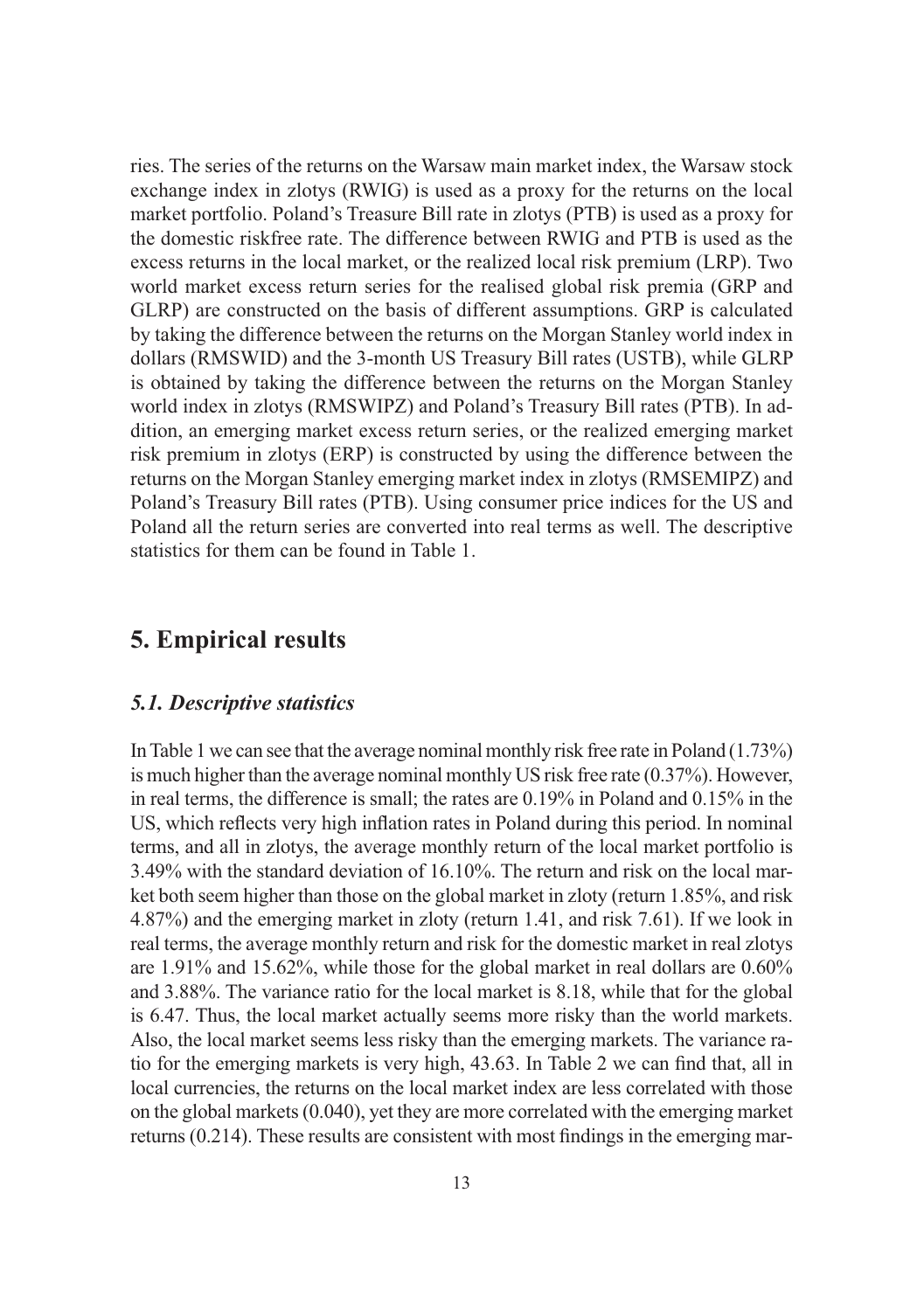|   | i                                                    |  |
|---|------------------------------------------------------|--|
|   | i                                                    |  |
|   |                                                      |  |
|   |                                                      |  |
|   |                                                      |  |
|   | i                                                    |  |
|   |                                                      |  |
|   |                                                      |  |
|   |                                                      |  |
|   |                                                      |  |
|   |                                                      |  |
|   |                                                      |  |
|   |                                                      |  |
|   |                                                      |  |
|   |                                                      |  |
|   |                                                      |  |
|   |                                                      |  |
|   |                                                      |  |
|   |                                                      |  |
|   |                                                      |  |
|   |                                                      |  |
|   |                                                      |  |
|   |                                                      |  |
|   | ֖֖֖֖֖֧֪ׅ֖֚֚֚֚֚֚֚֚֚֚֚֚֚֚֚֚֚֚֚֚֚֚֚֚֬֝֝֟֓֡֞֬֝֬֝֓֞֬<br>١ |  |
|   | ֖֖֖֖֧ׅׅׅ֖ׅ֖ׅ֖֧֚֚֚֚֚֚֚֚֚֚֚֚֚֚֚֚֚֚֚֚֚֚֚֚֚֚֚֚֚֬֝֝֬֝     |  |
|   |                                                      |  |
|   |                                                      |  |
|   |                                                      |  |
|   |                                                      |  |
|   | l                                                    |  |
|   |                                                      |  |
|   |                                                      |  |
|   |                                                      |  |
|   |                                                      |  |
|   |                                                      |  |
|   |                                                      |  |
|   |                                                      |  |
|   |                                                      |  |
|   |                                                      |  |
|   | ֘֒                                                   |  |
|   | ֚֬֕                                                  |  |
|   |                                                      |  |
|   |                                                      |  |
|   | ׇׅ֠                                                  |  |
|   |                                                      |  |
|   |                                                      |  |
|   |                                                      |  |
|   |                                                      |  |
|   |                                                      |  |
|   |                                                      |  |
|   |                                                      |  |
|   |                                                      |  |
|   |                                                      |  |
|   |                                                      |  |
|   |                                                      |  |
|   | ֘֝֬                                                  |  |
|   |                                                      |  |
|   |                                                      |  |
|   |                                                      |  |
|   |                                                      |  |
|   |                                                      |  |
|   |                                                      |  |
|   |                                                      |  |
|   | ļ                                                    |  |
|   |                                                      |  |
|   |                                                      |  |
|   |                                                      |  |
|   | l                                                    |  |
|   |                                                      |  |
|   |                                                      |  |
|   | ֕                                                    |  |
|   |                                                      |  |
|   | I                                                    |  |
|   |                                                      |  |
|   |                                                      |  |
|   |                                                      |  |
|   |                                                      |  |
|   | l                                                    |  |
|   |                                                      |  |
|   |                                                      |  |
|   |                                                      |  |
|   |                                                      |  |
|   | l                                                    |  |
|   |                                                      |  |
|   | $\overline{a}$<br>Ì                                  |  |
|   |                                                      |  |
|   |                                                      |  |
|   |                                                      |  |
|   |                                                      |  |
|   |                                                      |  |
| į |                                                      |  |
|   |                                                      |  |
|   |                                                      |  |
|   |                                                      |  |
|   |                                                      |  |
|   |                                                      |  |
|   | l                                                    |  |
|   |                                                      |  |
|   |                                                      |  |
|   |                                                      |  |
|   |                                                      |  |
|   |                                                      |  |
|   | l                                                    |  |
|   |                                                      |  |
|   |                                                      |  |
|   |                                                      |  |
|   |                                                      |  |
|   | l                                                    |  |
|   |                                                      |  |
|   | l                                                    |  |
|   | ś                                                    |  |
|   |                                                      |  |
| ľ | ļ<br>l                                               |  |

The following Table reports the correlation coefficients for the return and excess return series from March 1992 – January 2002. The variables are: RWIG: returns on the Warsaw stock exchange index in zlotys; RMSWIPZ: returns on the Morgan Stanley world index in zlotys; RMSEMIPZ: returns RWIG: returns on the Warsaw stock exchange index in zlotys; RMSWIPZ: returns on the Morgan Stanley world index in zlotys; RMSEMIPZ: returns on the Morgan Stanley emerging market index in zlotys; ALRP: adjusted excess returns on the local market portfolio, which is: (returns on the Warsaw on the Morgan Stanley emerging market index in zlotys; ALRP: adjusted excess returns on the local market portfolio, which is: (returns on the Warsaw stock exchange index in zlotys - Poland T-bill rates)/(1+ Poland T-bill rates); AGRP: adjusted returns on the global market portfolio in dollars over the stock exchange index in zlotys – Poland T-bill rates)/(1+ Poland T-bill rates); AGRP: adjusted returns on the global market portfolio in dollars over the US risk free rate, which is: (returns on the Morgan Stanley world index in dollars – US 3-month T-bill rates)/(1+ US 3-month T-bill rates); AGLRP: returns on the global market portfolio in zlotys over the Poland risk free rates, which is (returns on the Morgan Stanley world index in zlotys - Poland Tbill rates)/(1+Poland T-bill rates); AERP: adjusted excess returns on the emerging market portfolio, which is: (returns on the Morgan Stanley emerging bill rates)/(1+ Poland T-bill rates); AERP: adjusted excess returns on the emerging market portfolio, which is: (returns on the Morgan Stanley emerging The following Table reports the correlation coefficients for the return and excess return series from March 1992 - January 2002. The variables are: US risk free rate, which is: (returns on the Morgan Stanley world index in dollars - US 3-month T-bill rates)/(1+ US 3-month T-bill rates); AGLRP: returns on the global market portfolio in zlotys over the Poland risk free rates, which is (returns on the Morgan Stanley world index in zlotys – Poland Tmarket index in  $z$ lotys - Poland T-bill rates)/ $(1 + P_0)$  and T-bill rates). market index in zlotys – Poland T-bill rates)/(1+ Poland T-bill rates).

|                | <b>RWIG</b> | RMSWIPZ                                                                                                                          | REMIPZ                                                                                               | <b>ALRP</b>                                                                               | AGRP                                                     | AGLRP   | <b>AERP</b> |
|----------------|-------------|----------------------------------------------------------------------------------------------------------------------------------|------------------------------------------------------------------------------------------------------|-------------------------------------------------------------------------------------------|----------------------------------------------------------|---------|-------------|
| <b>RWIG</b>    |             |                                                                                                                                  |                                                                                                      |                                                                                           |                                                          |         |             |
| <b>RMSWIPZ</b> | 040         |                                                                                                                                  |                                                                                                      |                                                                                           |                                                          |         |             |
|                | .668)       |                                                                                                                                  |                                                                                                      |                                                                                           |                                                          |         |             |
| RMSEMIPZ       | 0.214       |                                                                                                                                  |                                                                                                      |                                                                                           |                                                          |         |             |
|                | (0.020)     | $\begin{array}{l} 0.712\\ (0.000)\\ (0.033)\\ (0.720)\\ (0.797)\\ (0.000)\\ (0.000)\\ (0.000)\\ (0.000)\\ (0.000)\\ \end{array}$ |                                                                                                      |                                                                                           |                                                          |         |             |
| <b>ALRP</b>    | 0.999       |                                                                                                                                  |                                                                                                      |                                                                                           |                                                          |         |             |
|                | (0.000)     |                                                                                                                                  |                                                                                                      |                                                                                           |                                                          |         |             |
| AGRP           | 0.018       |                                                                                                                                  |                                                                                                      |                                                                                           |                                                          |         |             |
|                | (0.850)     |                                                                                                                                  |                                                                                                      |                                                                                           |                                                          |         |             |
| AGLRP          | 0.020       |                                                                                                                                  |                                                                                                      |                                                                                           |                                                          |         |             |
|                | (0.827)     |                                                                                                                                  | $\begin{array}{c} 0.213 \\ (0.02) \\ 0.593 \\ (0.000) \\ 0.714 \\ (0.000) \\ (0.000) \\ \end{array}$ | $\begin{array}{c} 0.015 \\ (0.868) \\ 0.018 \\ (0.847) \\ (0.203) \\ (0.028) \end{array}$ | $\begin{array}{c} 0.801 \\ (0.000) \\ 0.591 \end{array}$ |         |             |
| <b>AERP</b>    | 0.201       |                                                                                                                                  |                                                                                                      |                                                                                           |                                                          | 0.712   |             |
|                | 0.029       | (0.000)                                                                                                                          | (0.000)                                                                                              |                                                                                           | (0.000)                                                  | (0.000) |             |

The probability values are in parentheses. The probability values are in parentheses.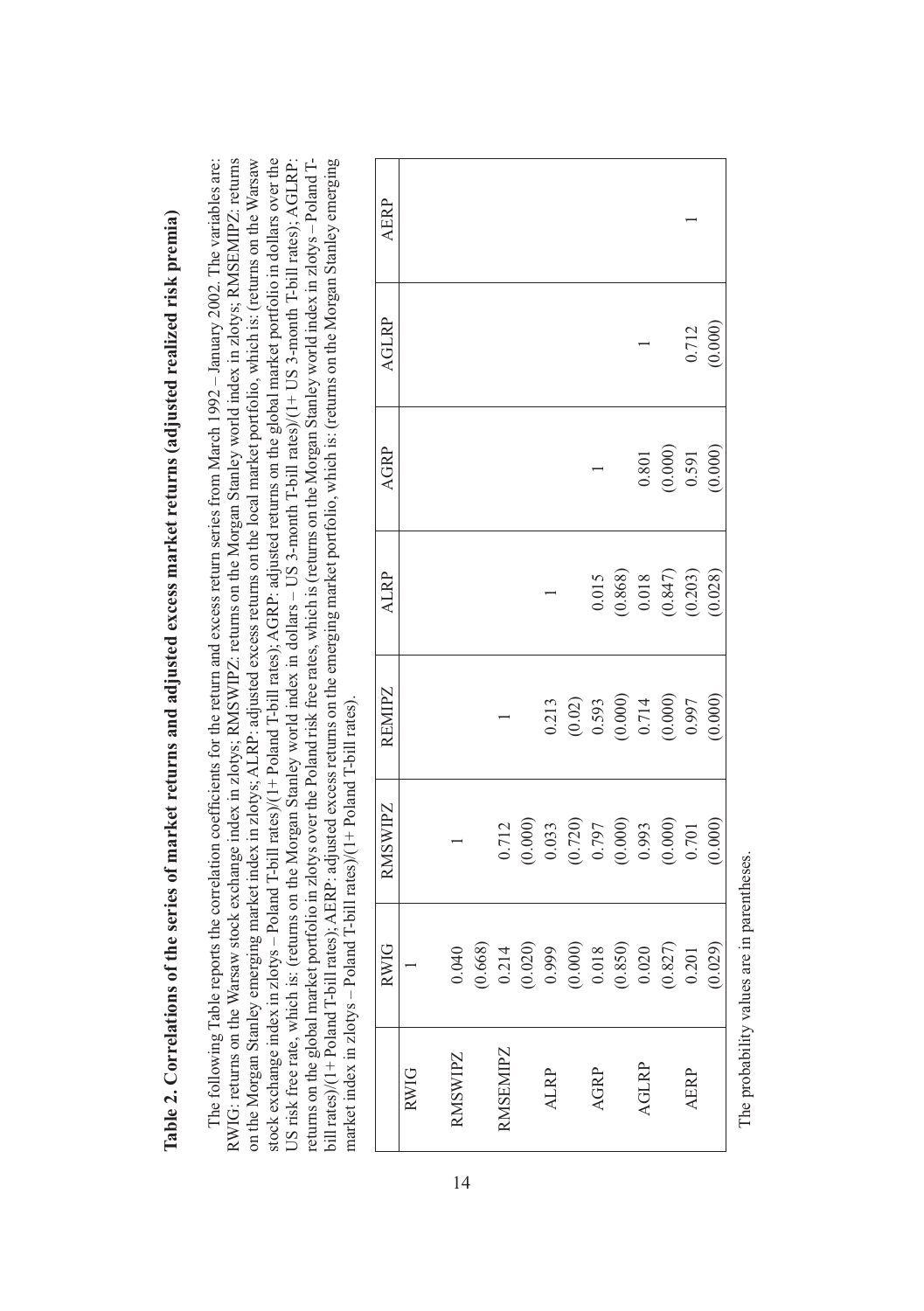kets: high-expected returns, high volatility, and low corrections with the developed countries' equity markets (Harvey 1995, Goetzmann and Jorion 1999).

Before testing the unconditional and conditional CAPM, the domestic CAPM will be compared with the international CAPM. The international CAPM would be preferred under specific assumptions. The critical ones are: the domestic capital market should be integrated and purchasing power parity should hold. Bekaert (1995) argues that the emerging markets are not fully integrated with the world markets because of investment barriers set by the local government. Stulz (1995) argues that the local CAPM should be used when the market is segmented and the international CAPM should be used when the market is integrated. Segmentation of the Polish capital market from the world market may explain the low correlations in Table 2. However, still both domestic and international versions of CAPM are going to be tested in the following sections.

## *5.2. Analysis of the excess returns on the market portfolio (realised risk premia)*

Four excess market returns series, or realised market risk premia, are going to be examined in the CAPM; 1) returns on the local market over the local risk free rate in zlotys (LRP), 2) returns on the global market over the local risk free rate in zlotys (GLRP), 3) returns on the global market over the US risk free rate in dollars (GRP), and 4) returns on the emerging market and the local risk free rate in zlotys (ERP). The excess return series here is calculated as a difference between the average market return and the risk-free rate. Since the levels in zlotys and dollars are so different, and the simple difference between interest rates is really only appropriate when interest rates are low, an adjustment is made by dividing this difference by  $(1 +$  risk free rate). In Table 3 and Figures 1-4, we can see that the series of the adjusted local market excess returns in zlotys (ALRP) has both higher return and risk in comparison with the series of the global market excess returns in either zlotys (AGLRP), or in dollars (AGRP). The average monthly return of ALRP is 1.72%, implying 22.71% per annum, while the average return of AGLRP is 0.12%, or 1.45 per annum, and that of AGRP is 0.45%, or 5.54% per annum. The local market seems more risky than the global markets defined as the difference between the adjusted average global market return and the US risk free rate in dollars (GRP) based on the variance ratios, which are 9.12 for the local market and 8.60 for the global market. However, the Sharpe ratios are almost identical; 0.11 and 0.12 for the local and global market, respectively. In Table 3, we can see that the variance ratio and the Sharpe ratio for AGLRP are extremely high (around 40). The reason is that the nominal domestic returns and rates are used here. In other words, dollar returns have been translated into zloty returns for the global market. Exchange rate variability may account for the high variance in zloty terms.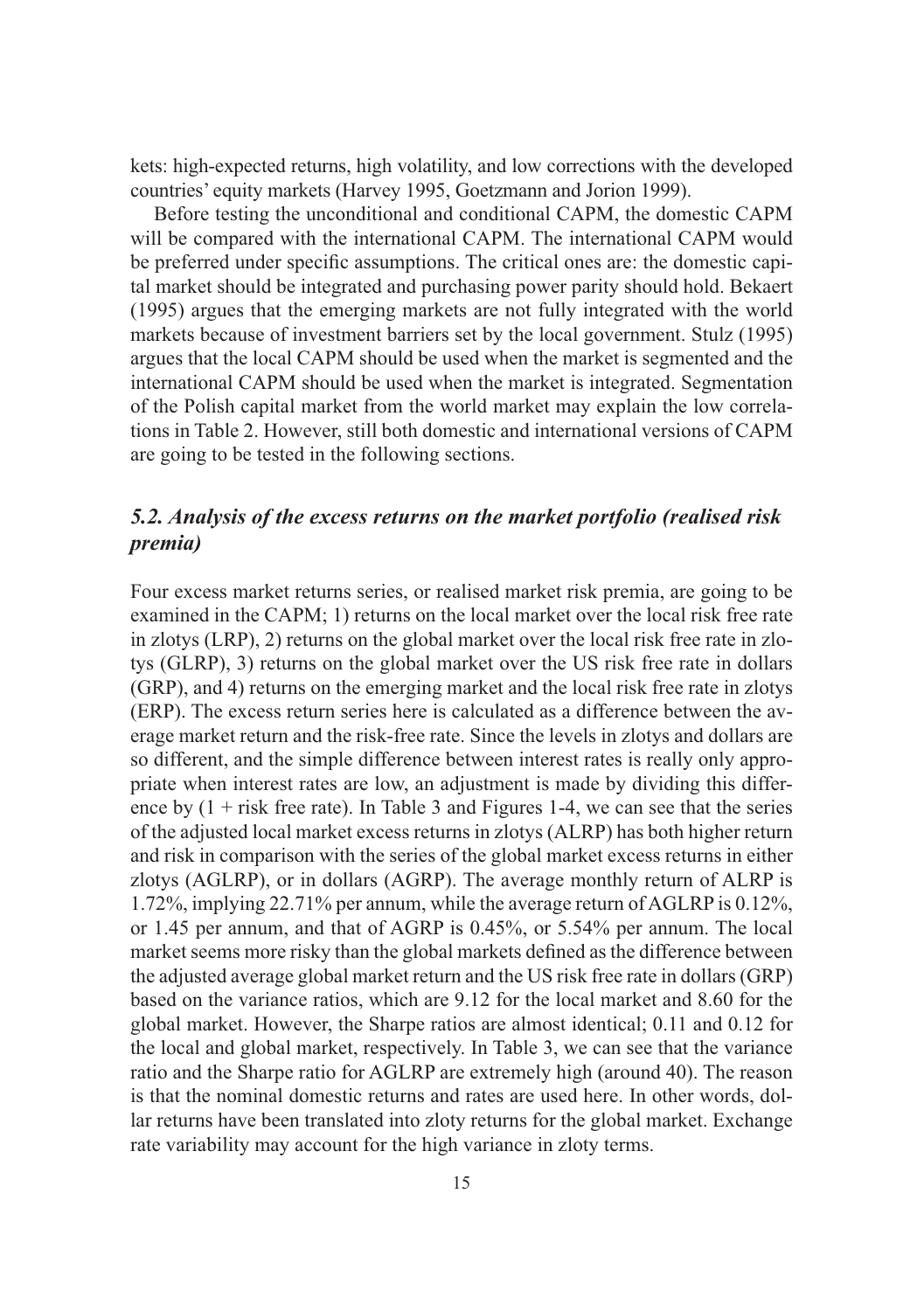| į<br>í                                |
|---------------------------------------|
| i<br>l                                |
| l                                     |
| ì<br>2575                             |
| ו<br>ו<br>֚֘                          |
| ٣                                     |
|                                       |
|                                       |
| :<br>I<br>l                           |
|                                       |
| I                                     |
| $\frac{a}{b}$<br>$\ddot{\phantom{a}}$ |

The following Table reports the excess returns on the markets or the realized risk premia from March 1992 – January 2002. The variables are: (1+Poland T-bill rates); AGRP: adjusted returns on the global market portfolio in dollars over the US risk free rates, which is: (returns on the Morgan (1+ Poland T-bill rates); AGRP: adjusted returns on the global market portfolio in dollars over the US risk free rates, which is: (returns on the Morgan Stanley world index in dollars – US 3-month T-bill rates)/(1+ US 3-month T-bill rates); AGLRP: adjusted returns on the global market portfolio in Stanley world index in dollars – US 3-month T-bill rates)/(1+ US 3-month T-bill rates); AGLRP: adjusted returns on the global market portfolio in zlotys over the Poland risk free rates, which is (returns on the Morgan Stanley world index in zlotys – Poland T-bill rates)/(1+ Poland T-bill rates); AERP: adjusted excess returns on the emerging market portfolio, which is: (returns on the Morgan Stanley emerging market index in zlotys – Poland The following Table reports the excess returns on the markets or the realized risk premia from March 1992 - January 2002. The variables are: ALRP: adjusted excess returns on the local market portfolio, which is: (returns on the Warsaw stock exchange index in zlotys - Poland T-bill rates)/ zlotys over the Poland risk free rates, which is (returns on the Morgan Stanley world index in zlotys - Poland T-bill rates)/(1+ Poland T-bill rates); AERP: adjusted excess returns on the emerging market portfolio, which is: (returns on the Morgan Stanley emerging market index in zlotys - Poland ALRP: adjusted excess returns on the local market portfolio, which is: (returns on the Warsaw stock exchange index in zlotys – Poland T-bill rates)/ T-bill rates)/(1+ Poland T-bill rates). T-bill rates)/(1+ Poland T-bill rates).

| Variance<br>ratio |                                  | 9.12           | 8.60                                                                                         | 39.33  | $-3.36$                            |
|-------------------|----------------------------------|----------------|----------------------------------------------------------------------------------------------|--------|------------------------------------|
| Sharpe<br>ratio   |                                  | 0.107          | 0.116                                                                                        | 40.58  | 0.296                              |
|                   | Monthly<br>standard<br>deviation | 15.69          | 3.87                                                                                         | 4.72   | 7.50                               |
| Monthly           | mean                             |                | $\begin{array}{l} 1.72\% \\ (1.190) \\ (0.45\% \\ (1.256) \\ (1.256) \\ (0.12\% \end{array}$ |        | $-3.242$ <sup>**</sup><br>$-2.23%$ |
|                   | % of Neg.                        | 53.34%         | 38.89%                                                                                       | 38.89% | 65.25%                             |
| Observations      | Pos./Nag.                        | 55/63          | 72/46                                                                                        | 63/55  | 46/77                              |
|                   | Total                            | $\frac{8}{10}$ |                                                                                              |        |                                    |
| /ariable          |                                  | <b>ALRP</b>    | AGRP                                                                                         | AGLRP  | AERP                               |

The *t*-values are in parentheses, which test the null hypothesis that the mean is zero. The t-values are in parentheses, which test the null hypothesis that the mean is zero.

\* Significant at the 0.05 level; \* Significant at the 0.05 level;

\*\* Significant at the 0.01 level or better. \*\* Significant at the 0.01 level or better.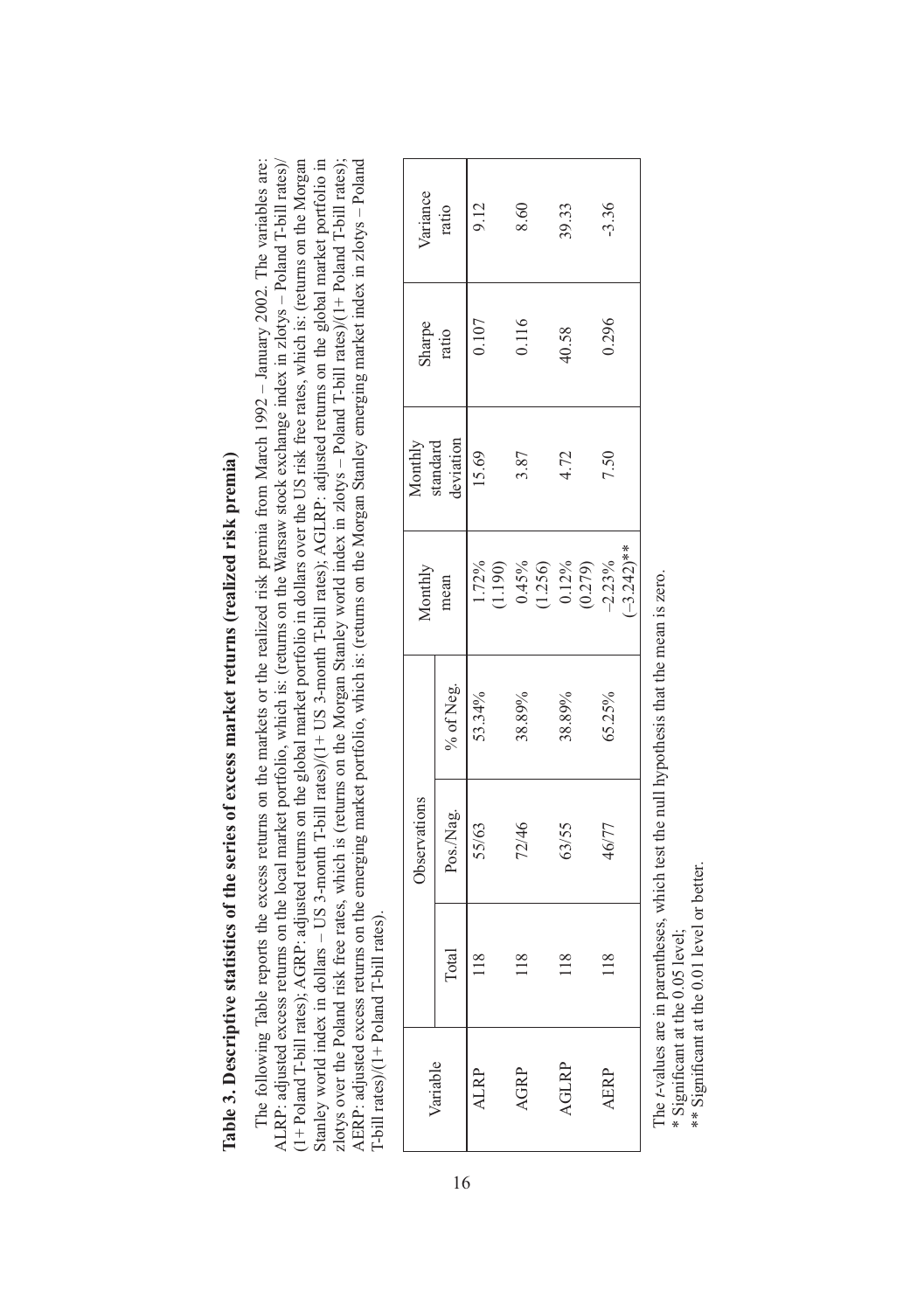

The returns on the local markets over the local risk-free rates (in zlotys)

**Figure 1. Local market excess returns** 





**Figure 2. Global market excess returns (a)**

Both local excess returns in zlotys (LRP) and global excess returns in zlotys (GLRP) and dollars (GRP) will be tested in the CAPM based on different assumptions. If the local market is segmented, taking the perspective of a local investor, the LRP is an appropriate measure of the realised domestic risk premium. Yet, if taking the perspective of a US-based, internationally diversified investor, the difference between the returns on the Morgan Stanley world index in dollars and the US Treasury Bill rates (GRP) should be used, since the risk free rate should compensate the investor for the expected loss of purchasing power, and the risk premium should compensate for the risk of investing in the market portfolio. Then, if the Polish domestic equity market is assumed to be fully integrated with the world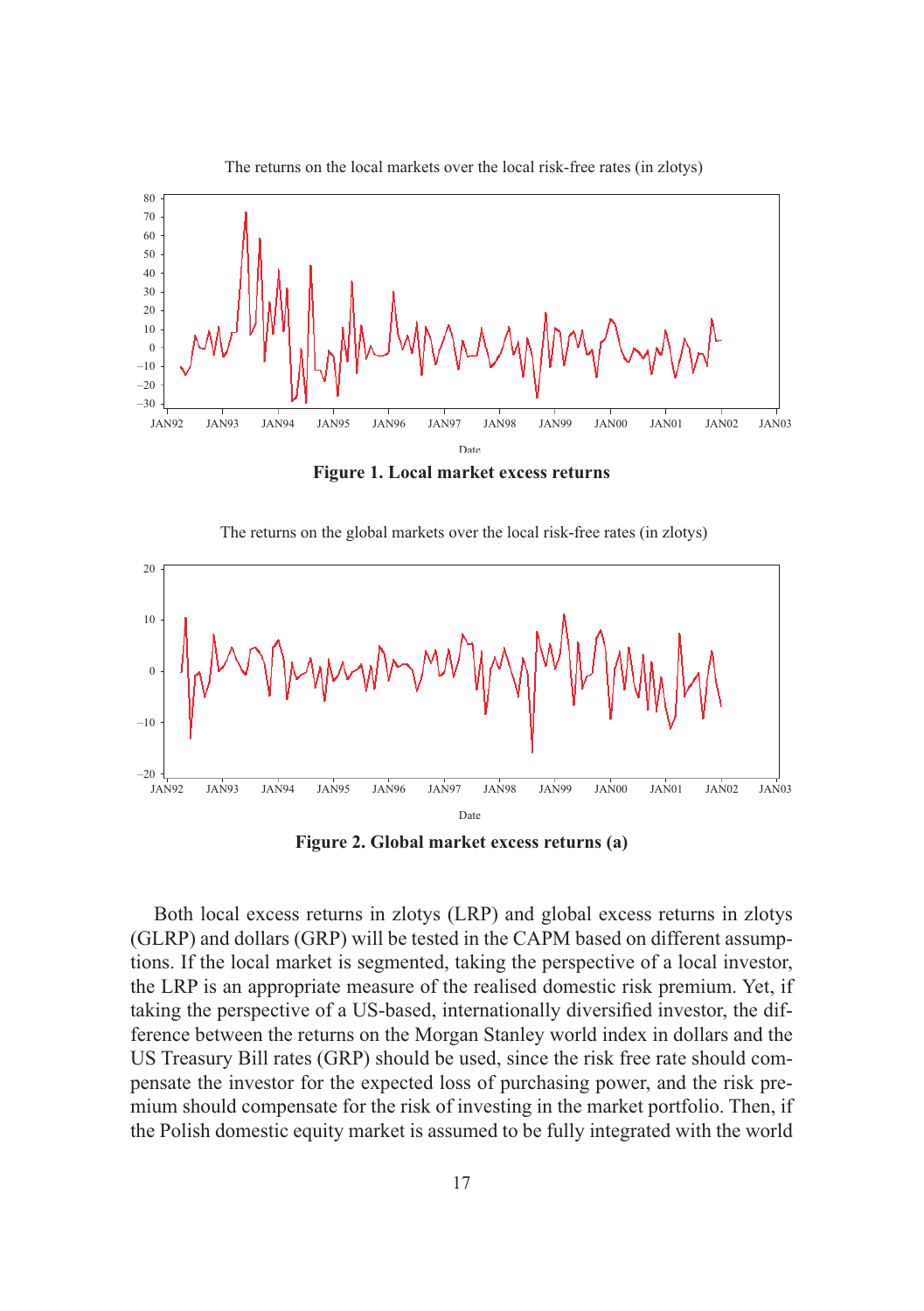

**Figure 3. Global market excess returns (b)**

The returns on the emerging markets over the local risk-free rates (in zlotys)



**Figure 4. Emerging market excess returns** 

market, and if a local investor is able to invest in a world market portfolio without any investment restrictions imposed by the local government, the difference between the returns on the Morgan Stanley world index in zlotys and Poland's Treasury Bill rates (GLRP) should be used in the CAPM.

The returns on the emerging markets over the local risk free rates ERP could be an alternative for the excess returns on the market portfolio in the CAPM. However, in Table 3, we find that the monthly mean return (AERP) is –2.23%, which is negative and with a *t*-value of –3.242 that is significant at the 5% level. According to the CAPM, on average the realized market excess return should be positive, although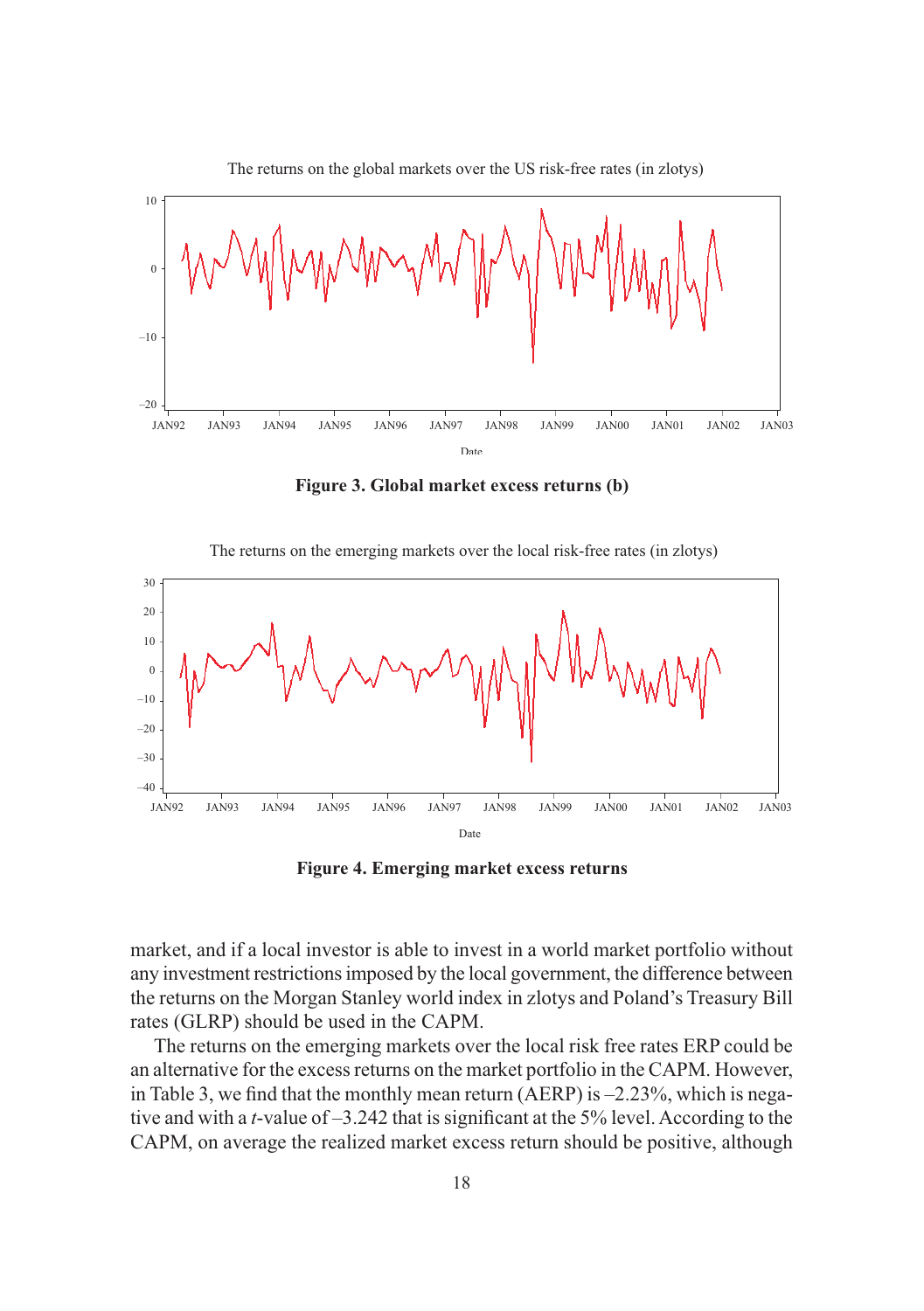in some periods it can be negative. Thus, it is excluded as a measure for the realized risk premium in the following study.

The reason for us to observe the average negative realized market excess return is that the nominal Polish risk free rate has been extremely high in comparison with the other countries because of the expected high inflation rate in Poland. In Table 1, the nominal average monthly T-bill rate in Poland is 1.73%, or 22.85% per annum, while in the US, the nominal average monthly T-bill rate is 0.37%, or 4.53% per annum in the same period. The Polish T-bill rate is more volatile in comparison with the US one as well. The coefficient of variation is 0.34 for the Polish Tbill rate and 0.24 for the US one. A higher risk free return will result in a lower or even negative market excess return if the returns on the market portfolio are either low or volatile.

## *5.3. Unconditional and (sign-) conditional beta and returns*

Table 4 shows the two-step parameter estimates of the unconditional CAPM of Eqs. (2) and (3), and Table 5 shows the two-step parameter estimates of the (sign-) conditional CAPM of Eqs. (2) and (4). In the first step of the analysis, the coefficients of are estimated. In the second step, the monthly cross-sectional regression is conducted. The estimated coefficients of are then averaged. We test whether the mean of the coefficients is significantly different from zero using a *t*-test.

Three excess return series are tested under different assumptions: 1) the local market excess return, or the realized local market risk premium, LRP (for local investors in a segmented domestic market), 2) the global market excess return, or the realised global market risk premium in local currency, GLRP (for local investors in an integrated market), and 3) the global market excess return in dollars, GRP (for US-based international investors). We test the overall sample period between March 1992 and January 2002, and two sub-periods, between March 1992 – November 2000, and December 2000 – January 2002. The reason for us to split the sample in this way is that since November 17, 2000, quotations on the Warsaw Stock Exchange have been taking place in a new system called WARSET (WARsaw Stock Exchange Trading system). Thus, the market microstructure has changed and the technical efficiency has increased in the WSE since then<sup>1</sup>. Also, we may detect if there has been an increase in the degree of integration of the Polish stock market.

The results in Table 4 indicate either a flat or no relationship between beta and returns, which is consistent with Fama and French (1992) and most of the studies. According to the CAPM, the  $\gamma_0$  coefficients should be zero and the  $\gamma_1$  coefficients are expected to be significantly positive. The average excess return on the market

<sup>1</sup> However, this splitting way gives us only 14 monthly observations in the second period.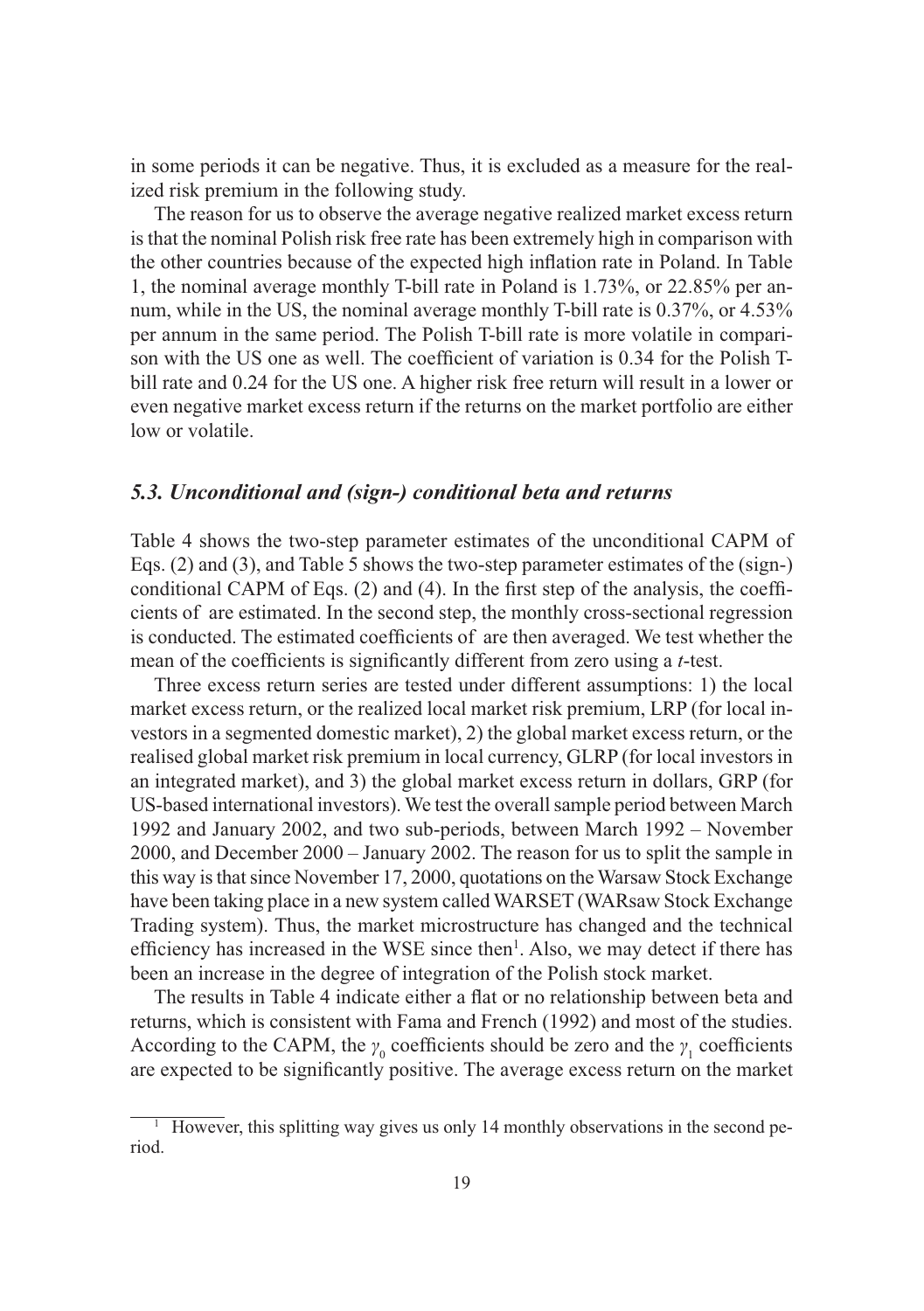## **Table 4. Test of unconditional CAPM**

This Table contains the parameter estimates of the following unconditional CAPM model.  $R_{it} - R_{\hat{H}} = \hat{\alpha}_i + \hat{\beta}_i (R_{mt} - R_{\hat{H}}) + \varepsilon_{it}$ 

| $R_{it} - R_{ft} = \hat{\gamma}_{0t} + \hat{\gamma}_{1t} \hat{\beta}_i + u_{it}$ |                         |                  |  |  |  |  |
|----------------------------------------------------------------------------------|-------------------------|------------------|--|--|--|--|
|                                                                                  | $\overline{\gamma}_{0}$ | $\bar{\gamma}_1$ |  |  |  |  |
| Panel A: Local excess returns = $R_{\text{WIG in zlotys}} - R_{\text{poland}}$   |                         |                  |  |  |  |  |
| Total period                                                                     |                         |                  |  |  |  |  |
| $(1992.03 - 2002.01)$                                                            | 2.910                   | $-2.393$         |  |  |  |  |
|                                                                                  | (1.473)                 | $(-0.763)$       |  |  |  |  |
| Period 1                                                                         |                         |                  |  |  |  |  |
| $(1992.03 - 2000.11)$                                                            | 4.018                   | $-2.938$         |  |  |  |  |
|                                                                                  | (1.850)                 | (0.872)          |  |  |  |  |
| Period <sub>2</sub>                                                              |                         |                  |  |  |  |  |
| $(2000.12 - 2002.01)$                                                            | $-2.510$                | $-1.334$         |  |  |  |  |
|                                                                                  | $(-4.542)$ **           | $(-0.479)$       |  |  |  |  |
| Panel B: Global excess returns = $R_{\text{MSWI in zlotys}} - R_{\text{poland}}$ |                         |                  |  |  |  |  |
| Total period                                                                     |                         |                  |  |  |  |  |
| $(1992.03 - 2002.01)$                                                            | 1.876                   | 1.918            |  |  |  |  |
|                                                                                  | (1.626)                 | (0.642)          |  |  |  |  |
| 1 <sup>st</sup> Period                                                           |                         |                  |  |  |  |  |
| $(1992.03 - 2000.11)$                                                            | 3.093                   | 0.839            |  |  |  |  |
|                                                                                  | $(2.322)*$              | (0.307)          |  |  |  |  |
| 2 <sup>nd</sup> Period                                                           |                         |                  |  |  |  |  |
| $(2000.12 - 2002.01)$                                                            | $-3.129$                | 0.192            |  |  |  |  |
|                                                                                  | $(-2.638)*$             | (0.132)          |  |  |  |  |
| Panel C: Global excess returns = $R_{\text{MSWI in dollars}} - R_{\text{fUS}}$   |                         |                  |  |  |  |  |
| Total period                                                                     |                         |                  |  |  |  |  |
| $(1992.03 - 2002.01)$                                                            | 2.110                   | 1.001            |  |  |  |  |
|                                                                                  | (1.570)                 | (0.470)          |  |  |  |  |
| 1 <sup>st</sup> Period                                                           |                         |                  |  |  |  |  |
| $(1992.03 - 2000.11)$                                                            | 2.637                   | $-0.851$         |  |  |  |  |
|                                                                                  | $(1.894)$ *             | $(-0.417)$       |  |  |  |  |
| 2 <sup>nd</sup> Period                                                           |                         |                  |  |  |  |  |
| $(2000.12 - 2002.01)$                                                            | $-1.195$                | 0.185            |  |  |  |  |
|                                                                                  | $(-0.787)$              | (0.126)          |  |  |  |  |

WIG: Warsaw Stock Exchange index; MSWI: Morgan Stanley world index.

In panel C, the assets' returns are in dollars, while in the panels A and B, they are in zlotys.

The *t*-values are in parentheses;

\* Significant at the 0.05 level;

\*\* Significant at the 0.01 level or better.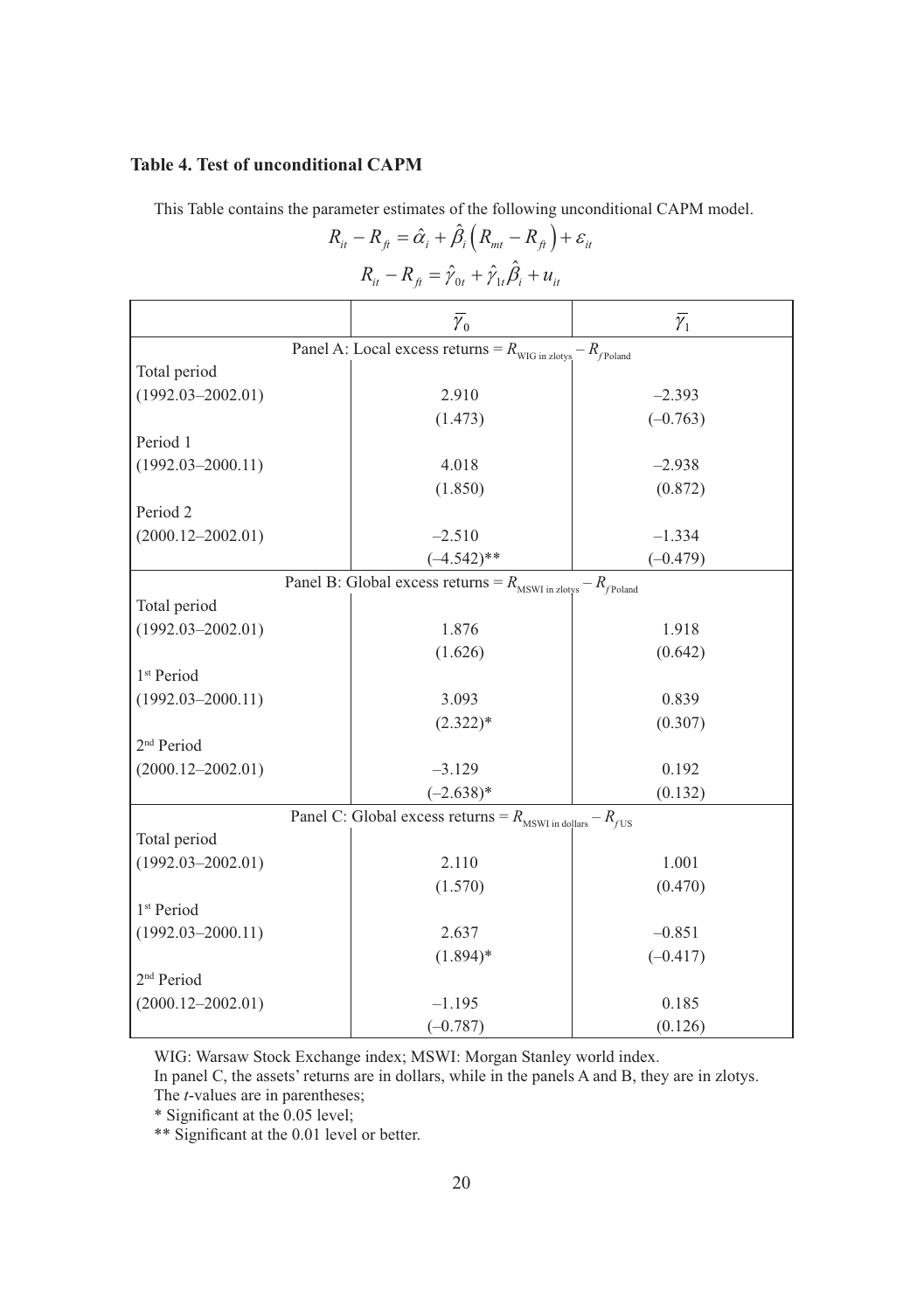portfolio is expected to be positive since investors are assumed to be risk averse, thus, they should be rewarded for taking risk. In Table 4, we can see that for the overall period and two sub-periods, none of the coefficients for  $\gamma_1$  are significant no matter whether the realized local market risk premium or either of the two realized global market risk premium series is used. All the coefficients for  $\gamma_1$  associated with the local market portfolio have negative signs.

Now, let us examine the (sign-) conditional relation. The results in Panel A of Table 5 indicate a strong relation between beta and return for the total period and the first period. The signs of the coefficients are in line with what can be expected and are highly significant. Shares with higher betas have higher returns when the local market excess return is positive and lower returns when the local market excess return is negative. Yet, this relation is weak for the second period, since the coefficient for the positive market excess return period is not significant, although the coefficient for the negative market excess return period is still highly significant. The reason could be that the observations in this period are quite few. In Panel B and C, where global market returns are used, we can see that the relation between beta and return does not seem to exist for the whole period. Both  $\bar{\gamma}$ , and  $\bar{y}_3$  are insignificant for the full period and the first sub-periods. However, we observe that after 2000 the coefficients are significant. Although we must be careful with so few observations, the results could mean that segmentation has decreased substantially.

The third column in Table 5 indicates that the symmetrical distribution can only be rejected after 2000 in Panel B. In other cases, the distribution of the up market period and down market period is symmetric. A positive risk and return tradeoff can be guaranteed here (Pettengill et al., 1995).

According to the above results, there is a positive relationship between beta and return in the Warsaw Stock Exchange when the domestic conditional capital asset pricing model is applied. The international capital asset pricing model does not perform well for the whole period because of the segmentation of the local market. As noted, there are indications that the Polish market has become more integrated after 2000.

The results also indicate that beta is a useful measure for investors and portfolio managers to make investment decisions as the tests for the conditional CAPM show. When the realized market excess return is positive, investors could increase their investment performance if they had been investing in high beta shares. When the realized market excess return is negative, investors would have been better protected if they held low beta shares. The CAPM is still one of the useful methods for estimating the cost of equity capital in this emerging market.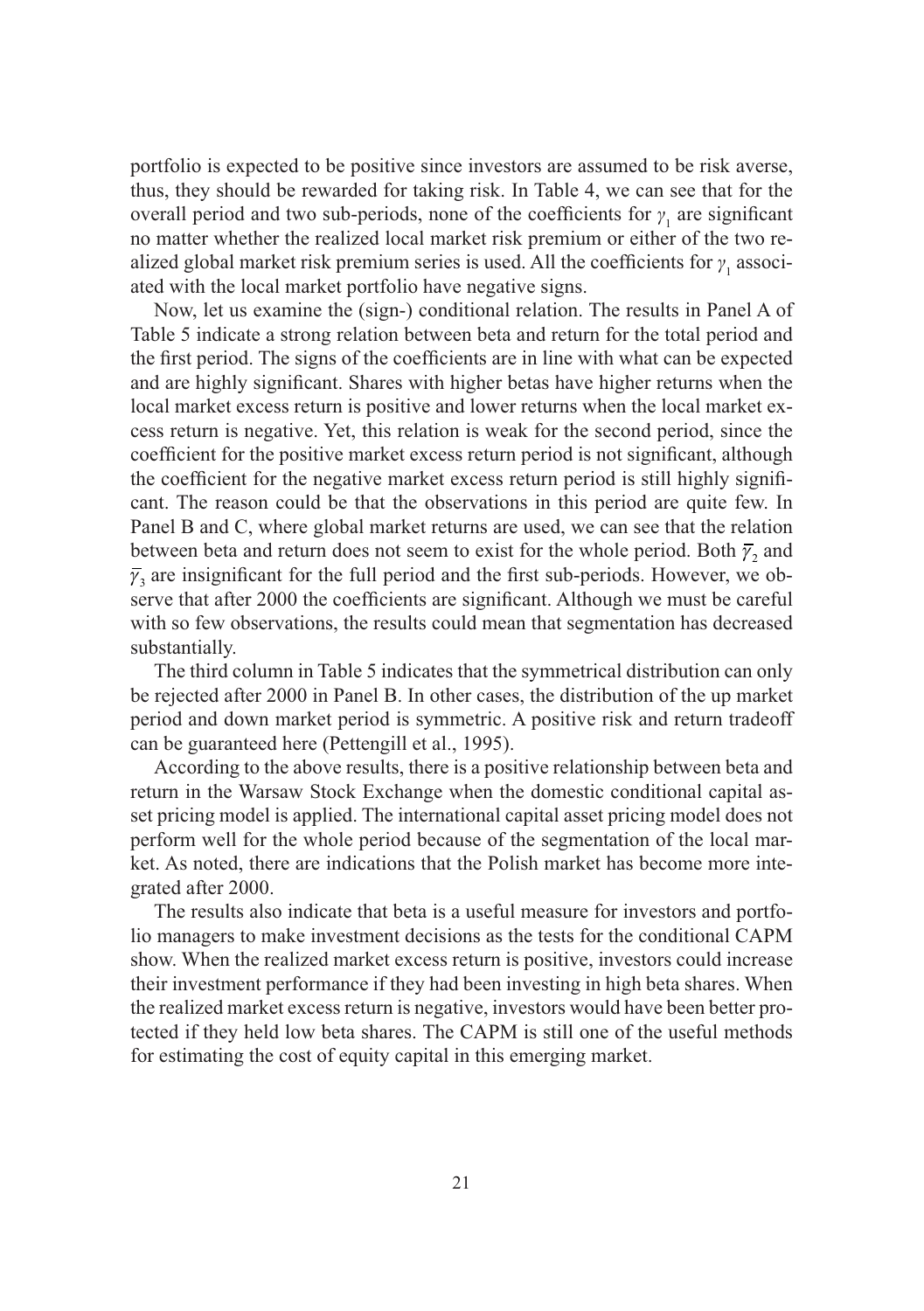## **Table 5. Test of conditional CAPM**

This Table contains the parameter estimates of the following conditional CAPM model.

$$
R_{it} - R_{fi} = \hat{\alpha}_i + \hat{\beta}_i \left( R_{mt} - R_{fi} \right) + \varepsilon_{it}
$$

$$
R_{ii} - R_{fi} = \hat{\gamma}_{0t} + \hat{\gamma}_{2t} D \hat{\beta}_{i,u} + \hat{\gamma}_{3t} (1 - D) \hat{\beta}_{i,d} + e_{it}
$$

| $\overline{\gamma}_2$                                                                   |              | $\overline{\gamma}_3$ | $\overline{\gamma}_2 - \overline{\gamma}_3 = 0$ |  |  |
|-----------------------------------------------------------------------------------------|--------------|-----------------------|-------------------------------------------------|--|--|
| Panel A: Local excess returns = $R_{\text{WIG in zlotys}} - R_{\text{Poland}}$          |              |                       |                                                 |  |  |
| Total period                                                                            | 12.923       | $-15.764$             | $(-0.50)$                                       |  |  |
| $(1992.03 - 2002.01)$                                                                   | $(4.340)$ ** | $(-3.374)$ **         |                                                 |  |  |
| 1 <sup>st</sup> Period                                                                  | 12.879       | $-17.031$             | $(-0.68)$                                       |  |  |
| $(1992.03 - 2000.11)$                                                                   | $(4.180)$ ** | $(-3.363)$ **         |                                                 |  |  |
| 2 <sup>nd</sup> Period                                                                  | 5.657        | $-6.226$              | $(-0.16)$                                       |  |  |
| $(2000.12 - 2002.01)$                                                                   | (1.618)      | $(-3.601)$ **         |                                                 |  |  |
| <b>Panel B:</b> Global excess returns = $R_{\text{MSWI in Zlotys}} - R_{\text{Poland}}$ |              |                       |                                                 |  |  |
| Total period                                                                            | 4.417        | $-4.332$              | (0.54)                                          |  |  |
| $(1992.03 - 2002.01)$                                                                   | $(1.984)$ *  | $(-1.042)$            |                                                 |  |  |
| 1 <sup>st</sup> Period                                                                  | 5.017        | $-5.089$              | $(-0.01)$                                       |  |  |
| $(1992.03 - 2000.11)$                                                                   | (1.730)      | $(-1.00)$             |                                                 |  |  |
| 2 <sup>nd</sup> Period                                                                  | 11.641       | $-1.716$              | $(5.21)$ **                                     |  |  |
| $(2000.12 - 2002.01)$                                                                   | $(28.624)^*$ | $(-2.288)*$           |                                                 |  |  |
| Panel C: Global excess returns = $R_{\text{MSWI in dollars}} - R_{fUS}$                 |              |                       |                                                 |  |  |
| Total period                                                                            | 4.307        | $-3.974$              | (0.02)                                          |  |  |
| $(1992.03 - 2002.01)$                                                                   | (1.960)      | $(-0.920)$            |                                                 |  |  |
| 1 <sup>st</sup> Period                                                                  | 2.541        | $-6.744$              | $(-1.01)$                                       |  |  |
| $(1992.03 - 2000.11)$                                                                   | (1.197)      | $(-1.664)$            |                                                 |  |  |
| 2 <sup>nd</sup> Period                                                                  | 4.515        | $-3.063$              | (0.67)                                          |  |  |
| $(2000.12 - 2002.01)$                                                                   | (1.979)      | $(-3.796)$ **         |                                                 |  |  |

WIG: Warsaw Stock Exchange index; MSWI: Morgan Stanley world index.

In panel C, the assets' returns are in dollars, while in the panels A and B, they are in zlotys. The *t*-values are in parentheses;

\* Significant at the 0.05 level;

\*\* Significant at the 0.01 level or better.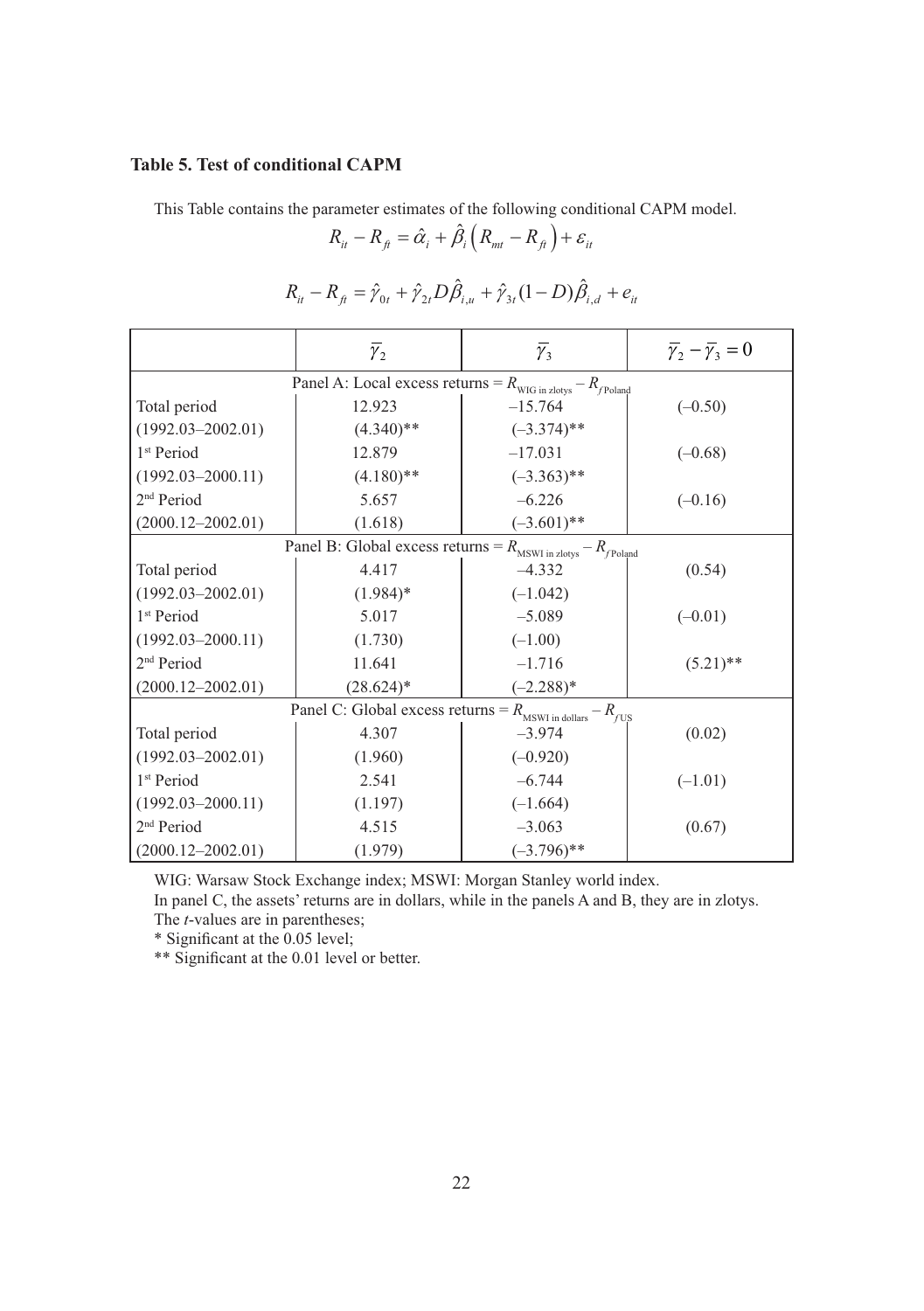## *5.4. Downside risk*

Table 6 shows the cross sectional regressions of Eq. (6). We can see a positive relation between the downside risk variable measured by the semi-deviation from the mean, , and the average return, which is consistent with the studies of Estrada (2001) in which country and industry level data were used.

#### **Table 6. Test of downside risk**

This Table contains the parameter estimates of the following cross section regression model.

$$
R_i = \alpha_0 + \alpha_1 \Sigma_{B,i} + u_i
$$

where  $\Sigma_{B,i}$  is the benchmark, *B*, for firm *i*. *B* takes the form of  $\Sigma_{\mu}$ , the semideviation from the mean of firm *i*;  $\Sigma_L$ , the semideviation from the average return on the local market portfolio;  $\Sigma_G$ , the semideviation from the average return on the global market portfolio;  $\Sigma_c$ , the semideviation from the average return on the risk free asset, and  $\Sigma_0$ , the semideviation from zero.

| Variable                           | $\alpha_{0}$ | $\alpha_{1}$ | $R^2$ | $Adj - R^2$ |
|------------------------------------|--------------|--------------|-------|-------------|
| $\Sigma_{\mu}$                     | $-3.725$     | 0.378        | 0.133 | 0.128       |
|                                    | $(-5.71)$ ** | $(5.79)$ **  |       |             |
| $\Sigma_{\rm\scriptscriptstyle L}$ | 2.997        | $-0.327$     | 0.083 | 0.079       |
|                                    | $(3.96)$ **  | $(-4.46)$ ** |       |             |
| $\Sigma_{\scriptscriptstyle{G}}$   | 2.586        | $-0.298$     | 0.074 | 0.070       |
|                                    | $(3.65)$ **  | $(-4.19)$ ** |       |             |
| $\Sigma_f$                         | 3.275        | $-0.343$     | 0.099 | 0.095       |
|                                    | $(4.37)$ **  | $(-4.90)$ ** |       |             |
| $\Sigma_{\scriptscriptstyle 0}$    | 2.996        | $-0.340$     | 0.095 | 0.092       |
|                                    | $(4.24)$ **  | $(-4.28)$ ** |       |             |

The *t*-values are in parentheses;

\* Significant at the 0.05 level;

\*\* Significant at the 0.01 level or better.

The coefficients for the other downside risk measures, i.e. the semi-deviation from the average return on the local market portfolio,  $\Sigma_{L}$ , the semi-deviation from the average return on the global market portfolio,  $\Sigma_{G}$ , the semi-deviation from the average return on the riskfree asset,  $\Sigma_f$ , and the semi-deviation from zero,  $\Sigma_0$  are all significant and negatively related to the average returns. These measures are also more ad hoc than the semi-deviation around the mean, since this measure primarily corrects for skewness.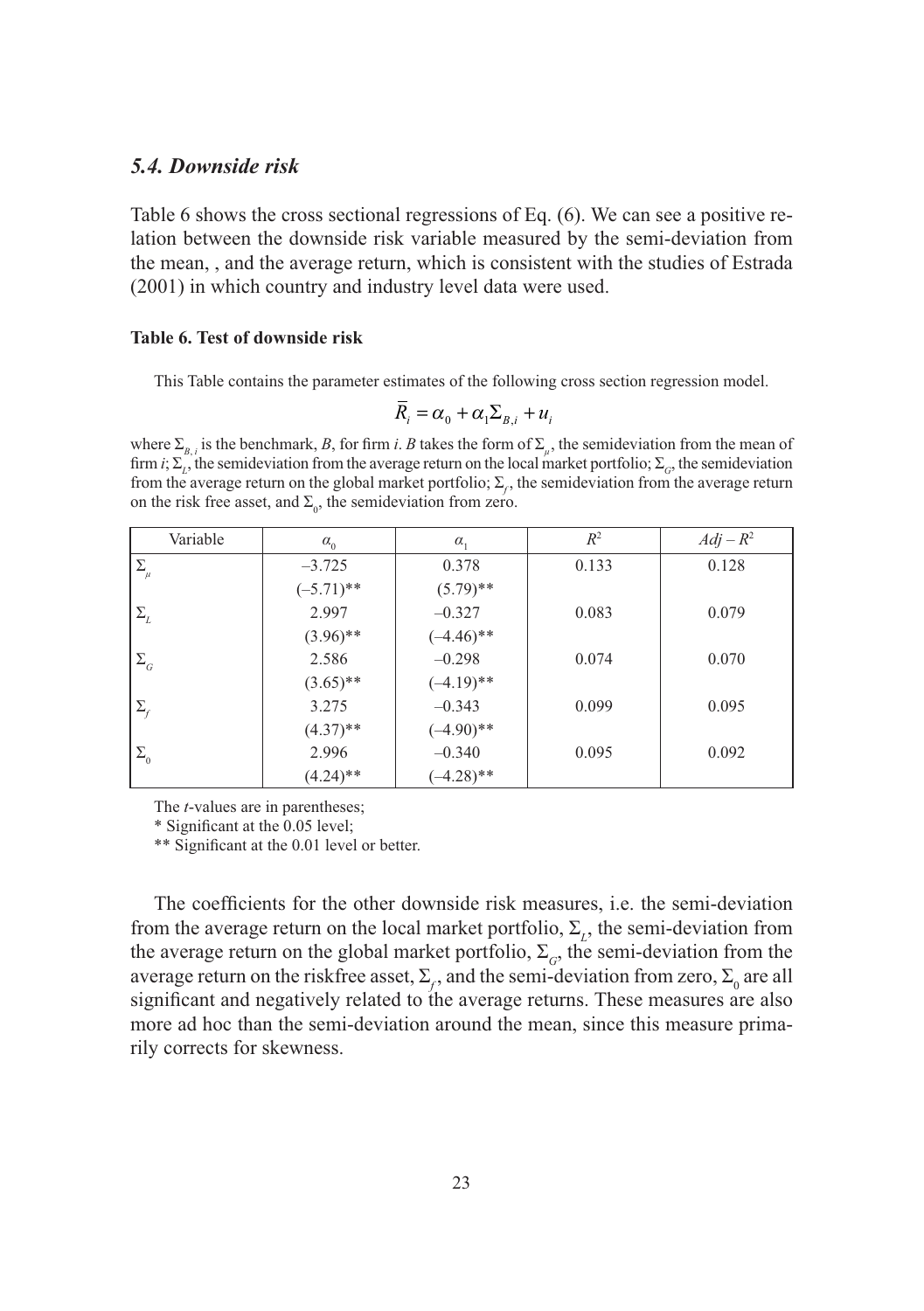## *5.5. Other measures of risk*

Table 7 reports the parameter estimates for Eq. (7). We can see that the total risk variable, TR, measured by the standard deviation and the average return are positively and significantly related. An efficient portfolio frontier or an upward sloped capital market line can be guaranteed here. However, we also find a highly significant positive sign for the coefficient before the variable that measures the idiosyncratic risk, IR, if the domestic capital market is able to provide substantial diversification opportunities to investors, this coefficient should be insignificant. It is not surprising that the Polish stock market does not seem to have offered such opportunities. The result is consistent with the indication of market segmentation above.

#### **Table 7. Cross Sectional Regression**

This Table contains the parameter estimates of the following cross section regression model.

$$
R_i = \alpha_0 + \alpha_1 RV_{j,i} + u_i
$$

where  $RV_i$ , is the risk factor *j* for firm *i*. The risk factor takes the form of TR: total risk; IR: idiosyncratic risk; MCAP: logarithm of the market capitalization; BE/ME: logarithm of the book-tomarket value of the equity.

|             | $\alpha_{0}$             | $\alpha$              | $R^2$ | $Adj - R^2$ |
|-------------|--------------------------|-----------------------|-------|-------------|
| TR          | $-2.767$<br>$(-9.86)$ ** | 0.156<br>$(12.58)$ ** | 0.419 | 0.417       |
| IR          | $-6.488$<br>$(-8.77)$ ** | 1.702<br>$(8.91)$ **  | 0.268 | 0.265       |
| <b>MCAP</b> | $-1.508$<br>$(-2.58)$ ** | 0.296<br>$(2.35)*$    | 0.025 | 0.020       |
| BV/MV       | 0.672<br>(1.93)          | $-0.468$<br>$(-1.28)$ | 0.023 | 0.009       |

The *t*-values are in parentheses;

\* Significant at the 0.05 level;

\*\* Significant at the 0.01 level or better.

In Table 7 we can see that one of the proxies for risk: firm size, MCAP, measured by taking the logarithm of the total market capitalization of the firm is significant and positively related to returns rather than negatively as was expected. This result indicates that large firms produce higher returns in contrast to most of the evidence from the developed markets.

The result is inconsistent with that of Clasessens, Dasgupta and Glen (1995), however. According to them the positive relation could be explained by volatility in the size-return relation. In some periods, there could be a size premium, and in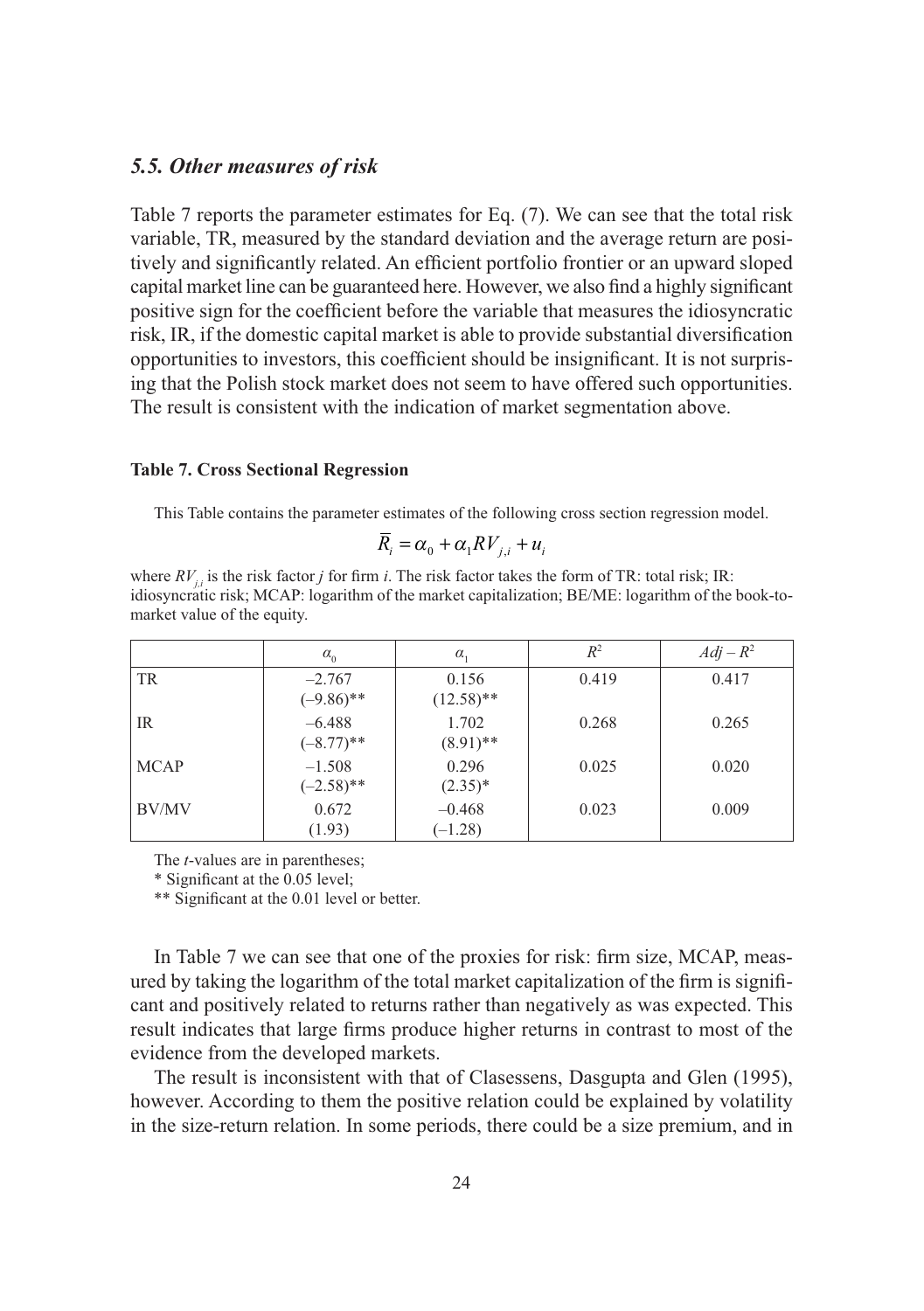the other periods there could be a discount. Other explanations are specific to the emerging markets in the process of opening up to foreign investors. These investors may be first interested in large (blue chip) shares. Thus, the turnover of the large firms' shares could be larger than this of the small firms. Moreover, in some countries, larger firms may have had easier access to cheaper capital, either through government-subsidized credits or through lower-cost international financing. The evidence in Poland shows that the domestic banks usually give a discounted lending rate to the larger firms and their well-established customers. Furthermore, since the real and nominal interest rates have been high in Poland, it is possible that firms preferred to borrow internationally in order to get cheaper credits. Large firms have better access to the international financial markets than small firms which are usually perceived to be more risky by the foreign financial institutions. Finally, it is possible that reforms and privatisation could benefit large firms rather than the small ones at the early stages of transition.

In Table 7 we can see that the other proxy for risk: the logarithm of the bookto-market ratio, BV/MV, has no power to explain the cross-sectional returns in the Warsaw Stock Exchange. This result seems contradictory to the studies by Fama and French (1998) and Rouwenhorst (1998), and Clasessens, Dasgupta and Glen (1995), in which all of them show that the book-to-market ratio is one of the factors that drive cross-sectional differences in the expected returns in the emerging markets. Fame and French (1998) and Rouwenhorst (1998) report a positive relationship, while Clasessens, Dasgupta and Glen (1995) show a negative relationship. In Table 7, the sign of the coefficient for book-to-market ratio is consistent with that of Clasessens, Dasgupta and Glen (1995), although it is insignificant in this study.

# **6. Conclusions**

This paper addresses the questions of how risky assets are priced, and it estimates the influence of risk factors on cost of capital in an emerging capital market, the Warsaw Stock Exchange (WSE). The monthly cross section of stock returns and risks are investigated for different risk measures; unconditional and conditional beta, downside risk, total risk, idiosyncratic risk, and accounting ratios. We also ask whether the domestic version of the asset-pricing model associated with segmented capital markets, or the international asset-pricing model associated with integrated world markets is best able to explain the risk and return relationship in the WSE.

Our empirical results from 221 Polish firms listed on the Warsaw Stock Exchange indicate that the CAPM is still one of the useful methods for pricing the assets and estimating the cost of capital in this emerging market. There exists a (sign-) condi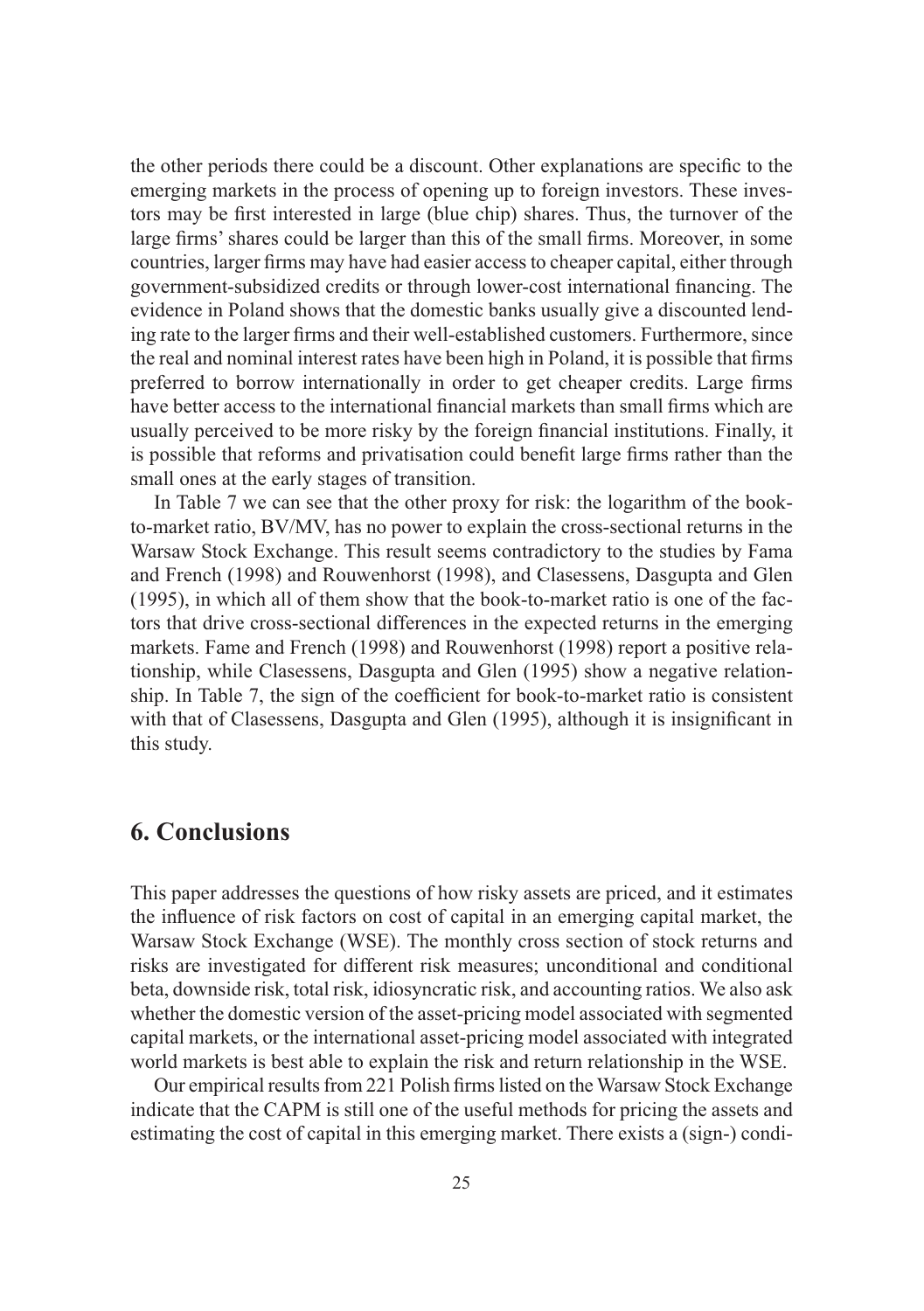tional relationship between beta and return when the domestic asset-pricing model is used. The international version of the asset-pricing model does not perform well before 2000 because of the segmentation of the local market, and the high nominal domestic risk free rate. However, we found indications that the degree of segmentation has decreased, and that risk premia have declined. As expected, the empirical evidence also indicates that the cross-sectional stock returns are positively related to the downside risk variable measured by the semi-deviation from the mean, and the total risk measured by the standard deviation. In addition, one risk proxy, firm size, is found to be positively related to the cross-sectional stock returns, while another proxy, the book-to-market ratio, does not seem to have explanatory power for the returns on the shares listed on the Warsaw Stock Exchange.

## *References*

- Bawa V. S. (1975), *Optimal Rules for Ordering Uncertain Prospects*, Journal of Financial Economics No. 2, p. 95-121.
- Bekaert G. (1995), *Market Integration and Investment Barriers in Emerging Equity Markets*, World Bank Economic Review No. 9, p. 75-107.
- Clasessens S., Dasgupta S. and Glen J. (1998), *The Cross-Section of Stock Returns: Evidence from Emerging Markets*, Emerging Markets Quarterly, Winter, p. 4-13.
- Estrad J. (2001), *The Cost of Equity in Emerging Markets: A Downside Risk Approach*, Emerging Market Quarterly, Fall, p. 19-30.
- Elsas R., El-Shaer M. and Theissen E. (2000), *Beta and Returns Revisited: Evidence from the German Stock Market*, Working Paper Series, SSRN.
- Fama E. F. and French K. R. (1992), *The Cross-Section of Expected Stock Returns*, Journal of Finance No. 47, p. 427-465.
- Fama E. F. and French K. R. (1992), *Value Versus Growth: The International Evidence*, Journal of Finance No. 53, p. 1975-1999.
- Fama E. F. and MacBeth J. D. (1973), *Risk, Return and Equilibrium: Empirical Tests*, Journal of Political Economy No. 81, p. 607-636.
- Fishburn P. C. (1977), *Mean-Risk Analysis with Risk Associated with Below-Target Returns*, American Economic Review No. 67, p. 116-126.
- Fletcher J. (1977), *An Examination of the Cross-Sectional Relationship of Beta and Return: UK Evidence*, Journal of Economics and Business No. 49, p. 211-221.
- Fletcher J. (2000), *On the Conditional Relationship Between Beta and Return in International Stock Returns*, International Review of Financial Analysis No. 9, p. 235-245.
- Goetzmann W. and Jorion P. (1999), *Re-Emerging Market*, Journal of Financial and Quantitative Analysis No. 34, p. 1-32.
- Harvey C. (1995), *Predictable Risk and Returns in Emerging Market*, Review of Financial Studies No. 8, p. 773-816.
- Karacabey A. (2001), *Beta and Return: Istanbul Stock Exchange Evidence*, Working Paper Series, SSRN.